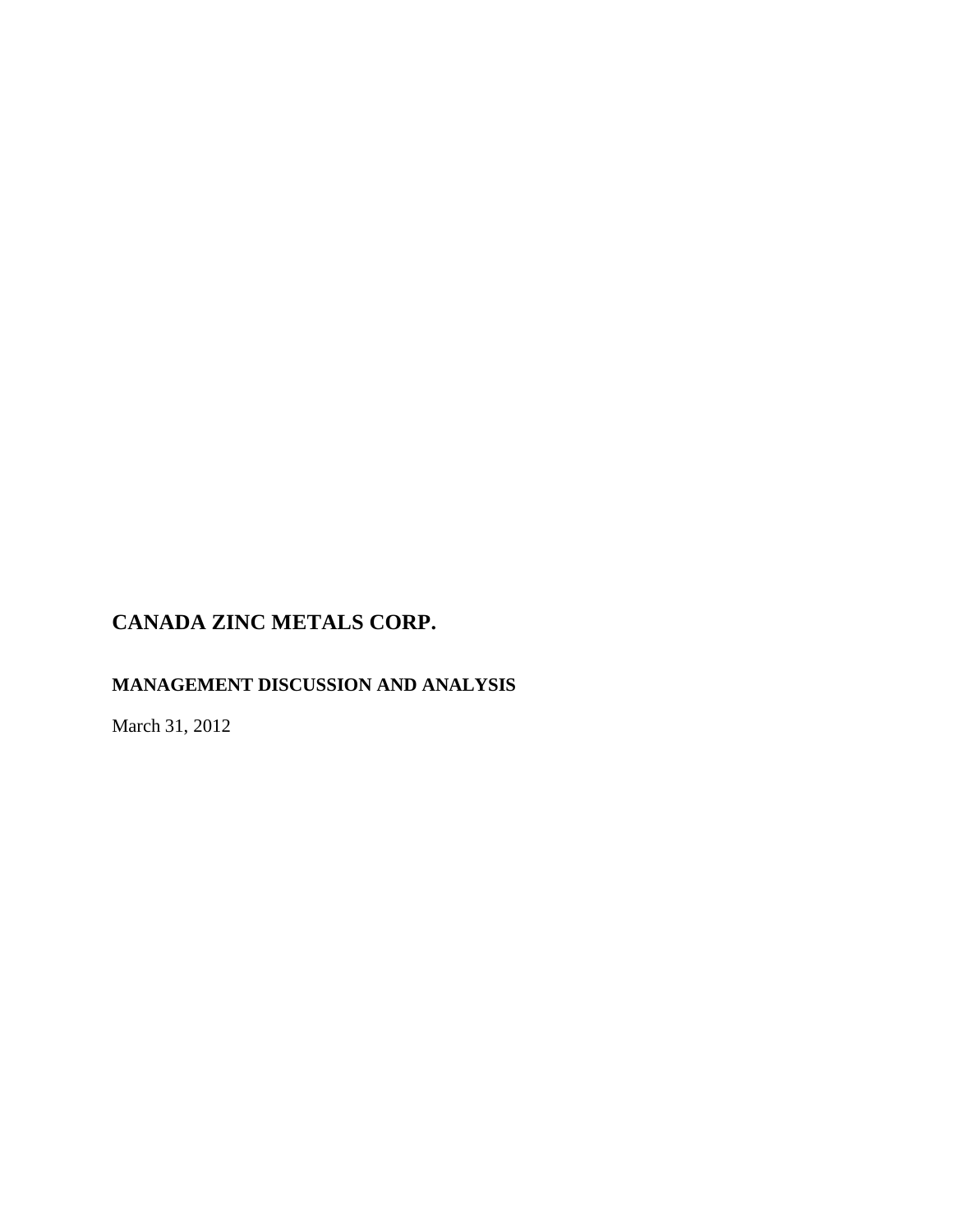Management Discussion and Analysis, page 1 For the nine months ended March 31, 2012

### **1.1 Date**

This Management Discussion and Analysis ("MD&A") of Canada Zinc Metals Corp. ("Canada Zinc Metals" or the "Company") has been prepared by management as of May 28, 2012 and should be read in conjunction with the condensed interim financial statements and related notes thereto of the Company for the nine months ended March 31, 2012 and 2011, which were prepared in accordance with International Accounting Standards ("IAS") 34, "Interim Financial Reporting" using accounting policies consistent with International Financial Reporting Standards ("IFRS") as issued by the International Accounting Standards Board ("IASB") and International Financial Reporting Interpretations Committee ("IFRIC").

The Company is presently a "Venture Issuer", as defined in NI 51-102.

This MD&A may contain "forward-looking statements" which reflect the Company's current expectations regarding the future results of operations, performance and achievements of the issuer, including potential business or mineral property acquisitions and negotiation and closing of future financings. The issuer has tried, wherever possible, to identify these forward-looking statements by, among other things, using words such as "anticipate," "believe," "estimate," "expect" and similar expressions. The statements reflect the current beliefs of the management of the Company, and are based on currently available information. Accordingly, these statements are subject to known and unknown risks, uncertainties and other factors, which could cause the actual results, performance, or achievements of the Issuer to differ materially from those expressed in, or implied by, these statements.

The Company undertakes no obligation to publicly update or review the forward-looking statements whether as a result of new information, future events or otherwise.

Historical results of operations and trends that may be inferred from the following discussions and analysis may not necessarily indicate future results from operations.

### **1.2 Overall Performance**

The Company was incorporated under the laws of the Province of British Columbia on February 10, 1988. The Company operates in one business segment, that being the exploration and development of mineral properties in Canada.

As at the date hereof, the Company has mining interests in properties located in British Columbia.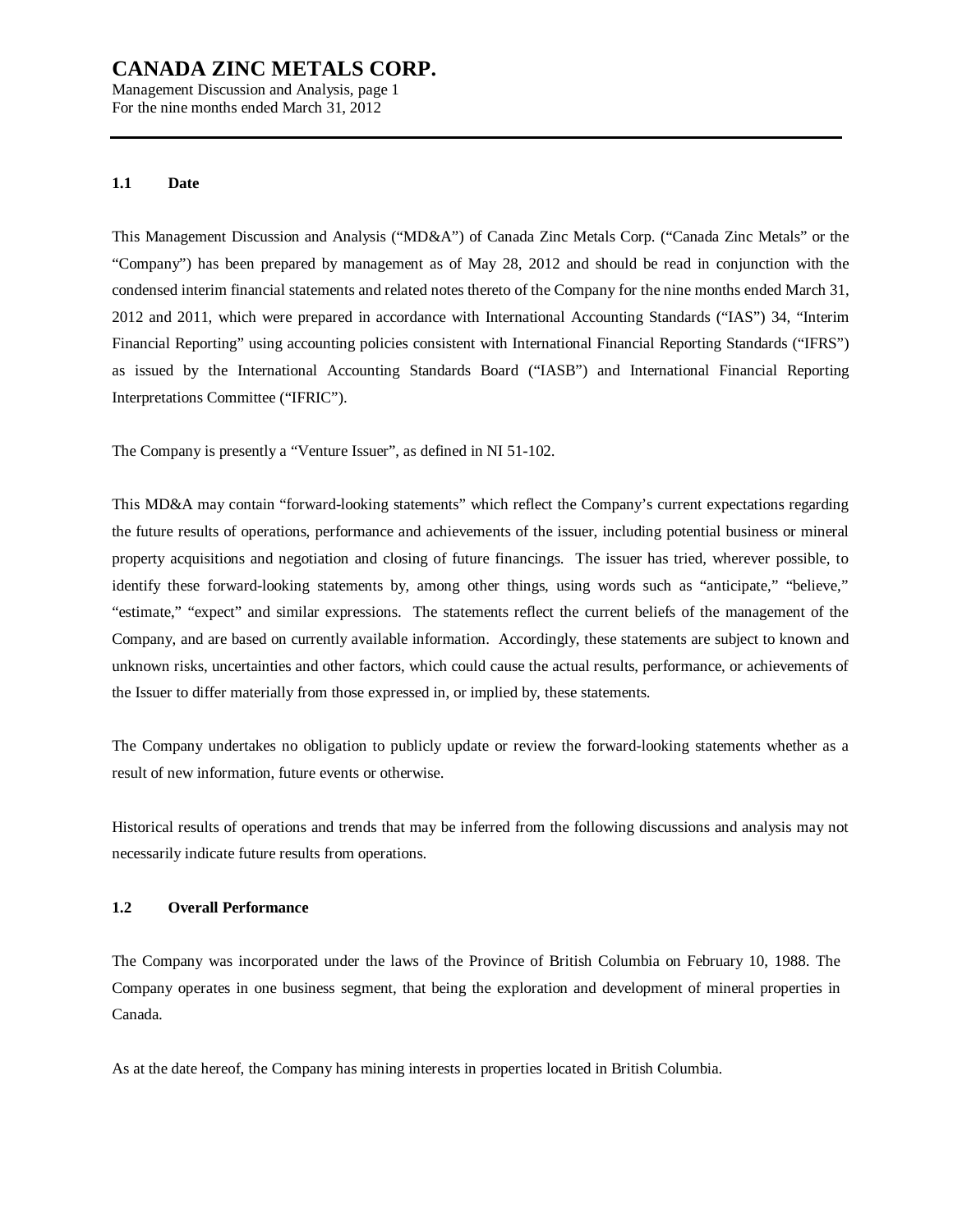Management Discussion and Analysis, page 2 For the nine months ended March 31, 2012

### **Akie Property, Kechika Trough District, BC (zinc, lead, silver)**

The Company holds a 100% interest in the Akie Property, which is located approximately 260 kilometers northnorthwest of the town of Mackenzie in northeastern British Columbia.

The Akie zinc-lead-silver property is situated within the Kechika Trough, the southernmost extension of the regionally extensive Paleozoic Selwyn Basin, one of the most prolific sedimentary basins in the world for the occurrence of SEDEX zinc-lead-silver and stratiform barite deposits.

Drilling on the Akie property by Inmet Mining Corporation during the period 1994 to 1996 and by Canada Zinc Metals since 2005 has identified a significant body of lead-zinc-silver sedimentary exhalative (SEDEX) mineralization named the Cardiac Creek deposit. The deposit is hosted by variably siliceous, fine grained clastic rocks of the Middle to Late Devonian Gunsteel Formation, the same host formation for other known deposits in the district, including Teck Resources/Korea Zinc's joint-ventured Cirque deposit, located about 15 kilometres to the northwest.

### **2012 Updated Resource Calculation: Cardiac Creek Deposit**

In the spring of 2012, the Company re-engaged Rob Sim, P. Geo., to re-evaluate, calculate and produce an updated 43-101 compliant resource on the Cardiac Creek deposit. Robert Sim is an independent qualified person for the purposes of NI 43-101.

The technical report, entitled "NI 43-101 Technical Report Akie Zinc-Lead-Silver Project, British Columbia, Canada" and dated March 14, 2012, can be found on SEDAR ([www.sedar.com](http://www.sedar.com)). The report updates the work done by the Company since May of 2008, the date of the previous 43-101 compliant resource calculation. The new resource builds on surface diamond drilling completed by the Company during the period mid-2008 to the end of 2011 and establishes the Cardiac Creek deposit as one of the premier undeveloped zinc-rich base metal projects in the world.

The mineral resource estimate presented in the report has been generated from drill hole sample assay results and the interpretation of a geologic model which relates to the spatial distribution of zinc, lead and silver. Interpolation characteristics have been defined based on the geology, drill hole spacing and geostatistical analysis of the data. The resources have been classified by their proximity to the sample locations and are reported, as required by NI 43-101, according to the CIM standards on Mineral Resources and Reserves. Extensive analysis of the drill sample database shows that it is sound and reliable for the purposes of resource estimation. The resource model has been developed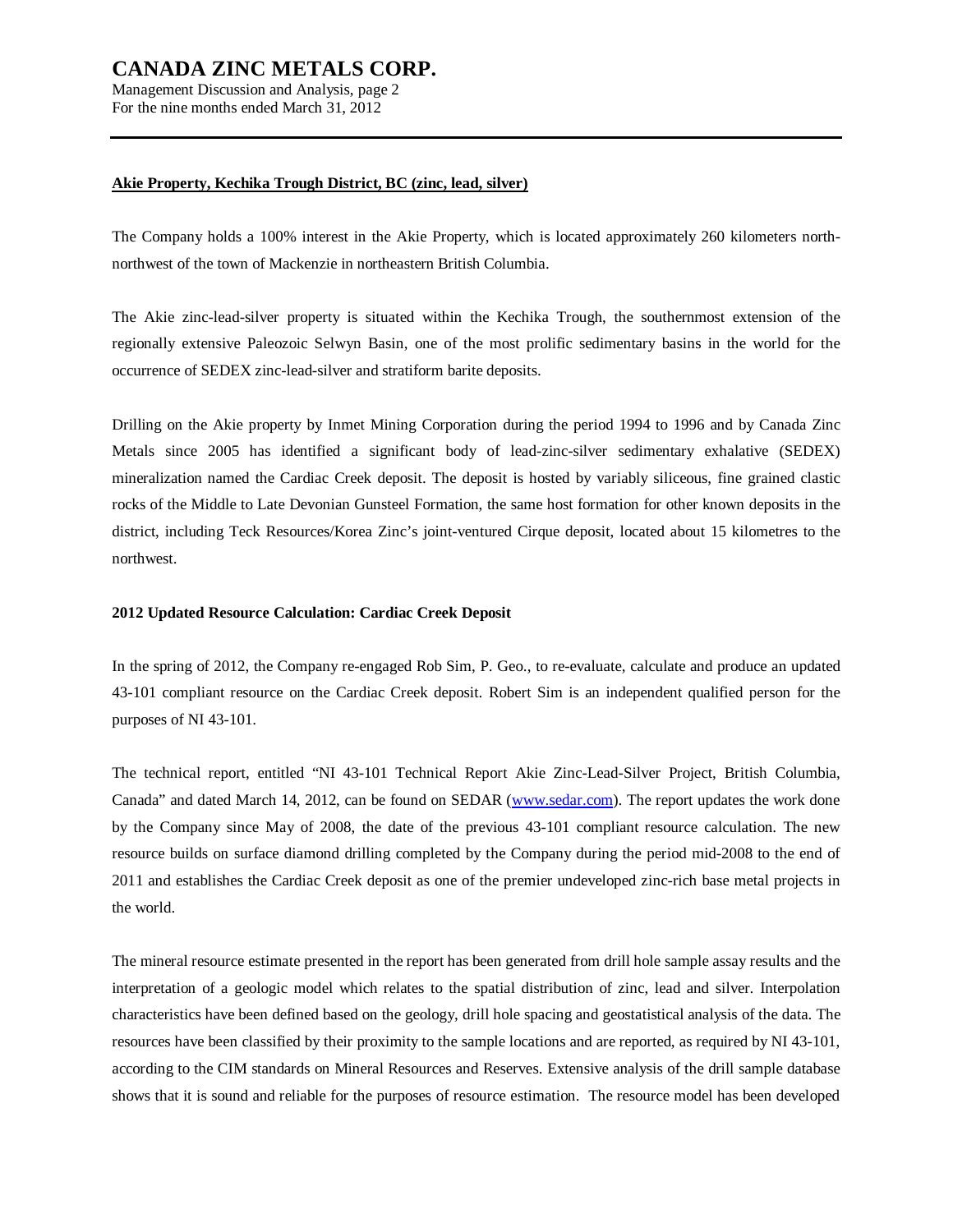Management Discussion and Analysis, page 3 For the nine months ended March 31, 2012

in accordance with accepted industry standards resulting in a mineral resource defined within the indicated and inferred categories.

The revised estimate consists of an indicated resource of 12.731Mt grading 8.38% zinc, 1.68% lead, and 13.7g/t silver, at a cut-off grade of 5% zinc; and an inferred resource of 16.287Mt grading 7.38% zinc, 1.34% lead, and 11.6g/t silver, at a cut-off grade of 5% zinc. Using this estimate, the deposit contains 2.4 billion pounds of zinc, 472 million pounds of lead and 5.6 million ounces of silver in the indicated category (at 5% zinc cut-off), and 2.6 billion pounds of zinc, 482 million pounds of lead and 6.1 million ounces of silver in the inferred category (at 5% zinc cutoff).

The calculated mineral resource estimate, at a series of industry-standard cut-off Zn grades, can be seen in the table below.

| <b>Cut-off Grade</b><br>$(Zn\% )$ | ktonnes | $Zn$ (%)         | Pb $(\% )$ | Ag (gpt) | <b>Combined Zn</b><br>$+ Pb (%)$ |
|-----------------------------------|---------|------------------|------------|----------|----------------------------------|
|                                   |         | <b>Indicated</b> |            |          |                                  |
| $\overline{2}$                    | 20,088  | 6.59             | 1.31       | 11.2     | 7.90                             |
| 3                                 | 17,683  | 7.15             | 1.43       | 12.0     | 8.58                             |
| 4                                 | 15,195  | 7.75             | 1.56       | 12.8     | 9.31                             |
| 5                                 | 12,731  | 8.38             | 1.68       | 13.7     | 10.06                            |
| 6                                 | 10,342  | 9.05             | 1.81       | 14.6     | 10.86                            |
| $\overline{7}$                    | 7,798   | 9.89             | 1.98       | 15.6     | 11.87                            |
|                                   |         | <b>Inferred</b>  |            |          |                                  |
| $\overline{2}$                    | 48,102  | 4.62             | 0.83       | 8.1      | 5.63                             |
| 3                                 | 33,016  | 5.61             | 1.02       | 9.4      | 6.63                             |
| $\overline{4}$                    | 23,278  | 6.50             | 1.19       | 10.5     | 7.69                             |
| 5                                 | 16,287  | 7.38             | 1.34       | 11.6     | 8.72                             |
| 6                                 | 11,026  | 8.28             | 1.50       | 12.5     | 9.78                             |
| 7                                 | 7,092   | 9.29             | 1.67       | 13.7     | 10.96                            |
|                                   |         |                  |            |          |                                  |

(1) "Base case" cut-off grade of 5% Zn highlighted in table

(2) Mineral resources are not mineral reserves as the economic viability has not been demonstrated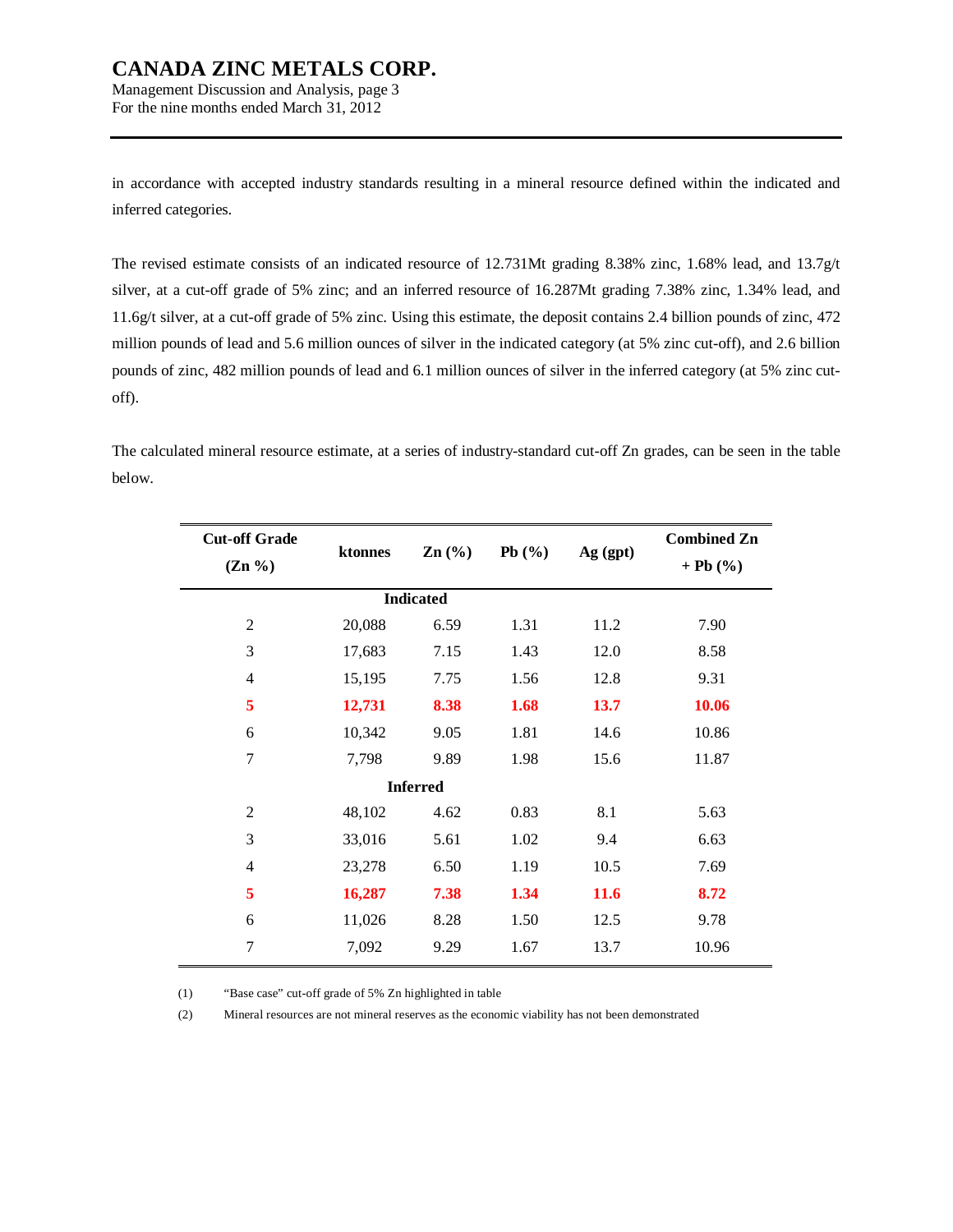Management Discussion and Analysis, page 4 For the nine months ended March 31, 2012

Highlighted in the table is the "base case" cut-off grade of 5% zinc for the sulphide resource, which is based on assumptions derived from operations with similar characteristics, scale and location. The report further states that the resource occurs as a relatively continuous zone which is favourable with respect to selectivity and other factors when considering mining options. This, when combined with the results of previous geological, metal zoning and structural investigations, and the results of drilling completed to date, suggest that the Cardiac Creek deposit has economic potential sufficient to warrant additional expenditures on exploration and development. The potentially economic portion of the deposit occurs over a known strike length of 1,300 metres, extends to at least 800 metres below surface and averages about 20 metres in thickness. The deposit currently remains "open" in all directions.

The report recommends an additional surface drill program of 8 holes (3,000 meters) to be completed to infill the current base case resource (>5% zinc) to approximately 100 metre intervals, allowing at least part of the present inferred resource to be elevated to the indicated category, and to provide more information on continuity of the Cardiac Creek zone mineralization which will be necessary in order to guide the planned underground exploration program. Continued metallurgical testing and environmental base line studies are also recommended.

Additional exploration drilling is recommended on the GPS showing and North Lead Anomaly targets present on the Akie property. These targets would involve approximately 2,000 metres of drilling in four drill holes.

Further delineation and exploration drilling at the Cardiac Creek deposit is being considered using underground drilling stations located in the footwall of the deposit on the 950m elevation. All permitting and engineering designs are complete and in hand in order to commence the underground drill program.

#### **2011 Diamond Drill Program – Akie Property**

The 2011 diamond drilling program commenced in early June as part of Canada Zinc Metals' exploration program on the Akie property and the regional Kechika properties; Pie and Mt.Alcock. The objective of this year's drilling program was focused on several targets located on the Akie property including the Cardiac Creek deposit, the NW Extension and the SE Extension.

A total of 6,028.39 metres of drilling was completed in 15 drill holes. A total of 12 drill holes (5,667.81 metres) reached their intended target depths while 3 (360.58 metres) were abandoned due to poor ground conditions or excessive drill hole deviation.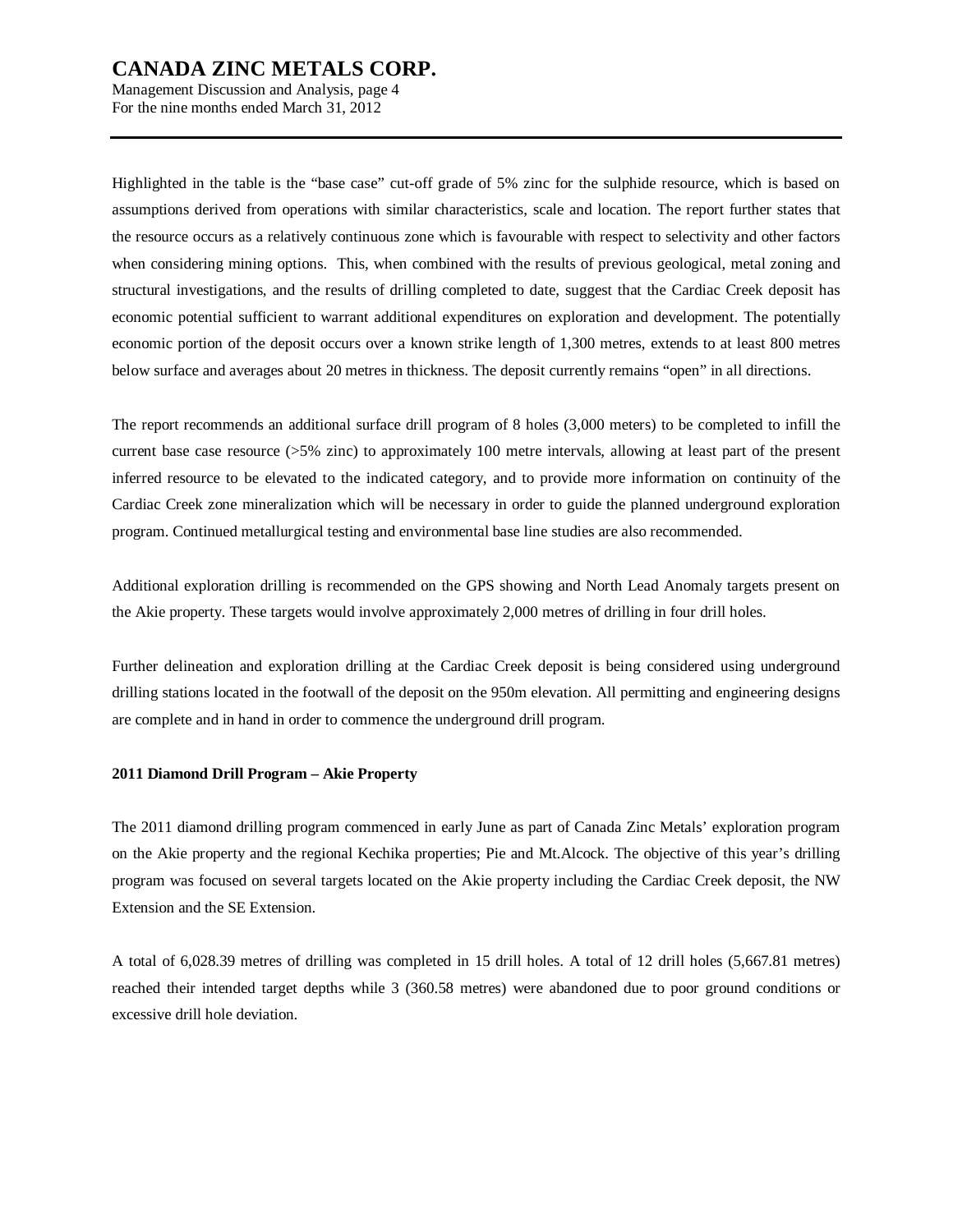Management Discussion and Analysis, page 5 For the nine months ended March 31, 2012

#### *SE Extension*

A total of 3 holes (A-11-84 to A-11-86) were completed on the SE Extension target totaling 723.89 metres. Drill holes A-11-84 and A-11-85 were completed as part of the spring 2011 geotechnical program drilled to obtain geotechnical and hydrogeological information related to engineering design for underground exploration. Both drill holes were collared along the newly constructed portal access trail, located approximately 850 metres along strike to the southeast of the known boundary of the Cardiac Creek deposit. As a pleasant surprise, trail construction exposed outcrops of laminated to bedded pyrite and nodular barite at surface in this area. Both drill holes intersected similar mineralization with minor sphalerite enrichment over variable widths. These intersects are similar to the distal and proximal facies associated with the Cardiac Creek deposit and are generally a precursor to high grade zinc mineralization at depth. Mineralization results from A-11-84 and A-11-85 were highly variable, with anomalous zinc in the 100 to 1,000 ppm range.

A-11-86 was the first drill hole of the 2011 summer exploration program and was collared on the portal access trail in order to test the down-dip potential of the newly discovered mineralization. Laminated pyrite and nodular barite mineralization, typical of the distal facies of the Cardiac Creek deposit, was intersected over 54.86 metres, returning nominal values of zinc consistently running above 1,000 ppm and ranging up to 0.64% Zn.

The results indicate that there is an enrichment of zinc progressing down-dip from surface. Additional geological analysis is required in order to assess the viability of future drill targets on the SE Extension.

#### *NW Extension*

Drilling at the NW Extension followed up on promising proximal facies mineralization encountered in the 2010 drill program, including Cardiac Creek-style zinc mineralization in hole A-10-69 and the newly discovered Nick-style nickel-zinc rich mineralization in A-10-72. This interval appears to be similar in character to the nickel-zinc-lead-PGE (platinum group element) mineralization of the Nick Deposit in the Yukon, which is also anomalous in gold, copper and other elements. A five drill hole program (A-11-87 to A-11-91) totaling 1,708.22metres was completed to test these discoveries.

Drill holes A-11-87 to A-11-89 tested for the development of proximal facies mineralization in the immediate vicinity of A-10-69, both along strike and up-dip. All three drill holes intersected variable widths of proximal facies mineralization and returned highly anomalous values of zinc and lead. Drill hole A-11-87 was drilled up-dip of A-10-69 and intersected 11.67 metres of proximal facies bedded pyrite mineralization. This mineralization is hosted within a broad envelope of zinc enrichment that returned 24.68 metres of 0.18% Zn. Hole A-11-88 was drilled along strike of A-10-69 to the southeast and intersected 14.16 metres of proximal facies mineralization and a 2.61 metre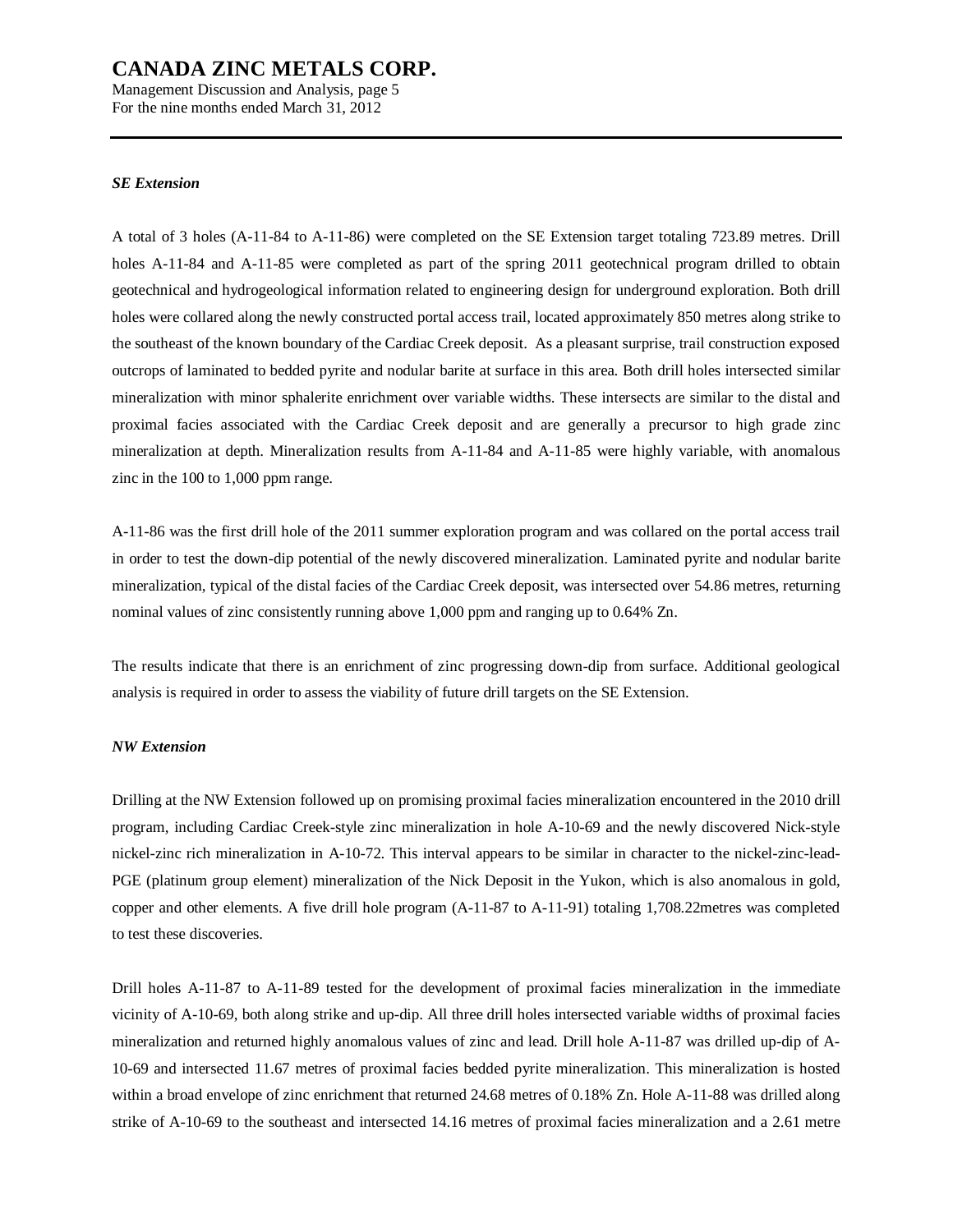Management Discussion and Analysis, page 6 For the nine months ended March 31, 2012

thick massive sulphide lens situated at the Gunsteel Formation – Road River Group contact. These intervals were associated with 17.54 metres of 0.38% Zn, 0.03% Pb, and 3.02g/t Ag; including zinc values reaching 1.11% Zn and 1.57 metres of 6.99% Zn, 0.25% Pb, 2.35g/t Ag respectively. Hole A-11-89 was drilled along strike of A-10-69 to the northwest and intersected two thin intervals of proximal facies mineralization associated with 19.00 metres of 0.16% Zn and 10.89 metres of 0.17% Zn. In addition to these intervals, a broad 29.00 metre zone consisting of distal laminated to bedded pyrite and nodular barite returned anomalous zinc values ranging from <1000 ppm to 1.73% Zn. This zone included an 18.67 metre interval of 0.38% Zn. This zinc enriched zone is situated just above the Gunsteel Formation – Road River Group contact.

Drill hole A-11-90, located approximately 400 metres along strike of hole A-10-69, tested the development of Nick– style Ni-Zn mineralization up-dip of the intercept encountered in hole A-10-72. Due to brittle faulting at the projected point of intersection, the Nick horizon was not intersected. However, a significant interval of proximal facies bedded pyrite mineralization was intersected over 41.1 metres, returning a 22.5 metre interval grading 0.31% Zn which includes individual samples returning 1.33% and 1.30% zinc. The presence of sub-economic zinc grades within the mineralization is similar in character to that observed at the North Lead Anomaly. This contrast between holes A-11-89 and A-11-90 indicates the presence of a larger, possibly, east-west structure that may form the boundary between the two target areas. While drill holes A-11-87 to A-11-89 tested the strike and up-dip extents of the proximal facies mineralization in the immediate vicinity of A-10-69, A-11-91 tested the down-dip extent. No significant mineralization was intersected at the anticipated target depth. It appears that brittle faulting has displaced the mineralization observed in the previous drill holes.

| <b>Drill Hole</b> | From<br>(m) | To<br>(m) | <b>Est. True</b><br>$Width(m)*$ | Zn<br>(%)              | Pb<br>(%) | Ag<br>(g/t) | $Zn+Ph$<br>(%) |  |  |  |  |  |  |
|-------------------|-------------|-----------|---------------------------------|------------------------|-----------|-------------|----------------|--|--|--|--|--|--|
| $A-11-87$         | 172.03      | 196.71    | 20.53                           | 0.18                   | < 0.01    | 1.99        | 0.18           |  |  |  |  |  |  |
| $A-11-88$         | 206.26      | 223.82    | 10.96                           | 0.38                   | 0.03      | 3.02        | 0.41           |  |  |  |  |  |  |
| and               | 240.89      | 242.46    | 0.98                            | 6.99                   | 0.25      | 2.35        | 7.24           |  |  |  |  |  |  |
| $A-11-89$         | 218.29      | 237.29    | 13.68                           | 0.16                   | < 0.01    | 1.92        | 0.16           |  |  |  |  |  |  |
| and               | 245.06      | 255.95    | 7.85                            | 0.17                   | < 0.01    | 1.01        | 0.17           |  |  |  |  |  |  |
| and               | 275.00      | 293.67    | 13.48                           | 0.38                   | 0.01      | 1.71        | 0.39           |  |  |  |  |  |  |
| $A-11-90$         | 151.26      | 173.24    | 16.82                           | 0.31                   | 0.02      | 2.85        | 0.33           |  |  |  |  |  |  |
| $A-11-91$         |             |           |                                 | No significant results |           |             |                |  |  |  |  |  |  |

At this time, it appears the mineralization present at the NW Extension remains open to the southeast and to a limited extent up-dip and to the northwest. The results for these drill holes are summarized in the table below.

(\*)True width calculations are based upon a deposit orientation striking at 130 degrees and dipping at -70 degrees. As such these are estimates and are subject to revision.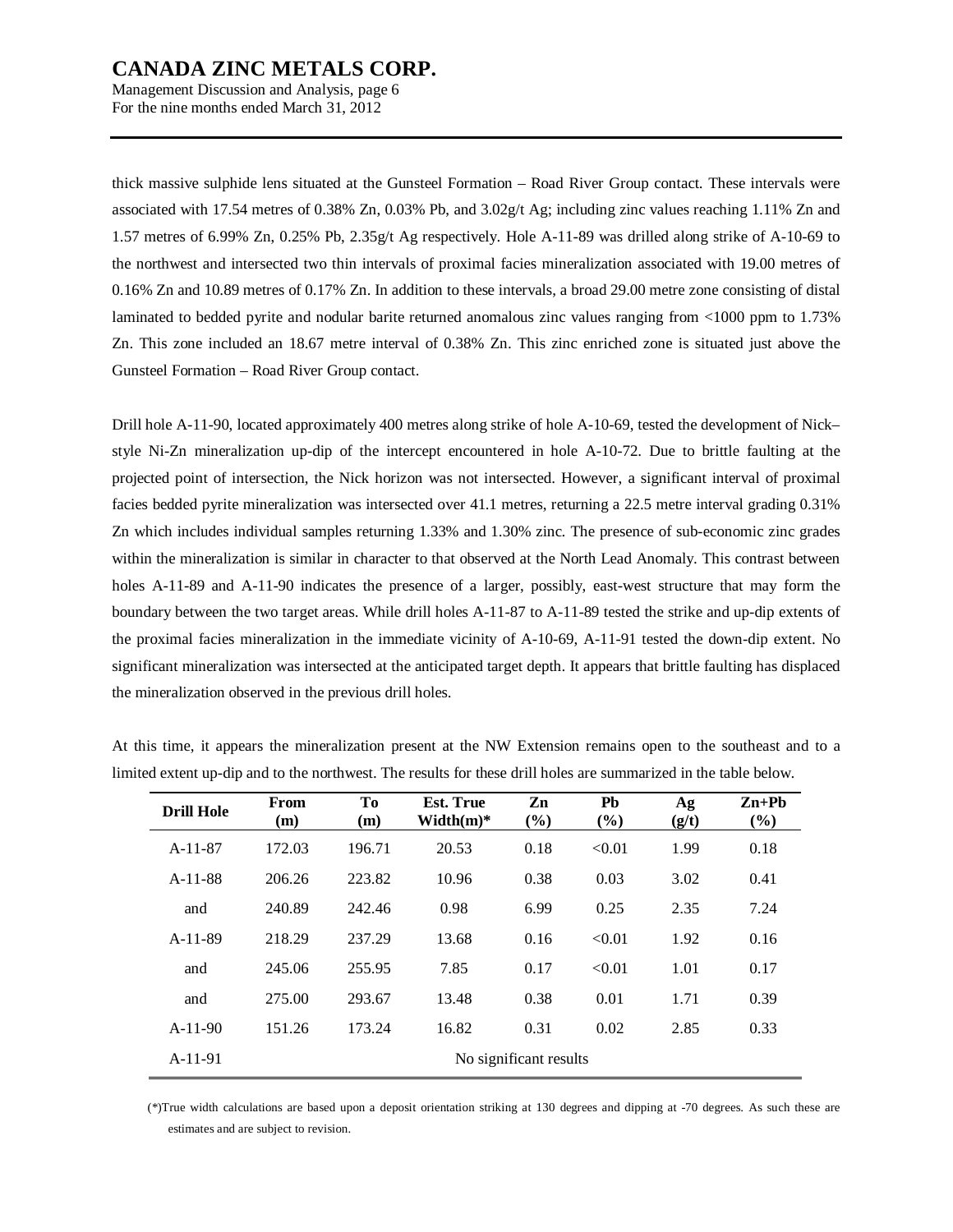Management Discussion and Analysis, page 7 For the nine months ended March 31, 2012

#### *Cardiac Creek Zone*

The second half of the diamond drilling program was dominated by drilling along the SE edge of the Cardiac Creek deposit with the intent to expand the deposit both up and down-dip and along strike on approximate 100 metre spacings from existing resource drill holes.

A total of 6 drill holes (A-11-92, A-11-93, A-11-95, A-11-96, A-11-98 and A-11-99) were completed on the Cardiac Creek deposit. These holes provided important infill information both up and down-dip as well as testing the strike extent of the high grade trend along the southeastern edges of the deposit. Step-out drilling was also conducted to the southeast designed to expand the known limits of the deposit.

The pierce point for hole A-11-92 represents an approximate 125 metre step-out along strike from A-95-16, situated 210 metres down-dip from A-94-04. The hole intersected 8.26 metres of 2.13% combined Zn-Pb, including 3.22 metres of 3.99% combined Zn-Pb. The high grade mineralization intercepted in hole A-11-93, which included 8.60 metres assaying 10.62% Zn+Pb (within which 2.78 metres assayed 17.66% Zn+Pb) is located 100 metres up-dip from A-95-16 and along strike from drill holes A-08-64 and A-08-66.

The pierce point for hole A-11-95 represents an approximate 100 metre step-out along strike from the high grade intercept in A-11-93 to the southeast. It is also situated between the pierce points for A-94-04 and A-11-92. The hole intersected 12.72 metres of 4.59% Zn+Pb, including 3.13 metres of 8.68% Zn-Pb. The results from this hole indicate that the mineralization of the deposit remains open to the southeast allowing for further expansion of the deposit. The pierce point for hole A-11-96 is located approximately 100 metres up-dip from A-08-66 in an open area situated below the Cardiac Creek showing. The hole intersected 26.12 metres of 5.65% Zn-Pb, including 5.28 metres of 10.01 % Zn-Pb. The area remains open for further drilling and continued expansion of the deposit towards the surface and the Cardiac Creek showing.

The pierce point for hole A-11-98 represents an approximate 100 metre step-out along strike from A-08-58 and updip from A-06-40 and A-08-66. Highlights include 11.27% Zn+Pb and 14.08 g/t Ag over 12.67 metres, including 14.54% Zn+Pb and 17.01 g/t Ag over 8.5 metres. The results from this hole continue to demonstrate the high-grade continuity of the mineralization along the southeastern margins of the deposit, which remains open for further drilling to the southeast.

The pierce point for hole A-11-99 is located approximately 130 metres down-dip from A-06-41 in an untested area of the deposit. Drilling intersected a very large 60.3 metre interval of proximal facies transitioning to Cardiac Creek Zone facies style of mineralization. Highlights include 5.08% Zn+Pb and 9.58 g/t Ag over 5.98 metres. The area remains open for further drilling and continued expansion of the deposit at depth.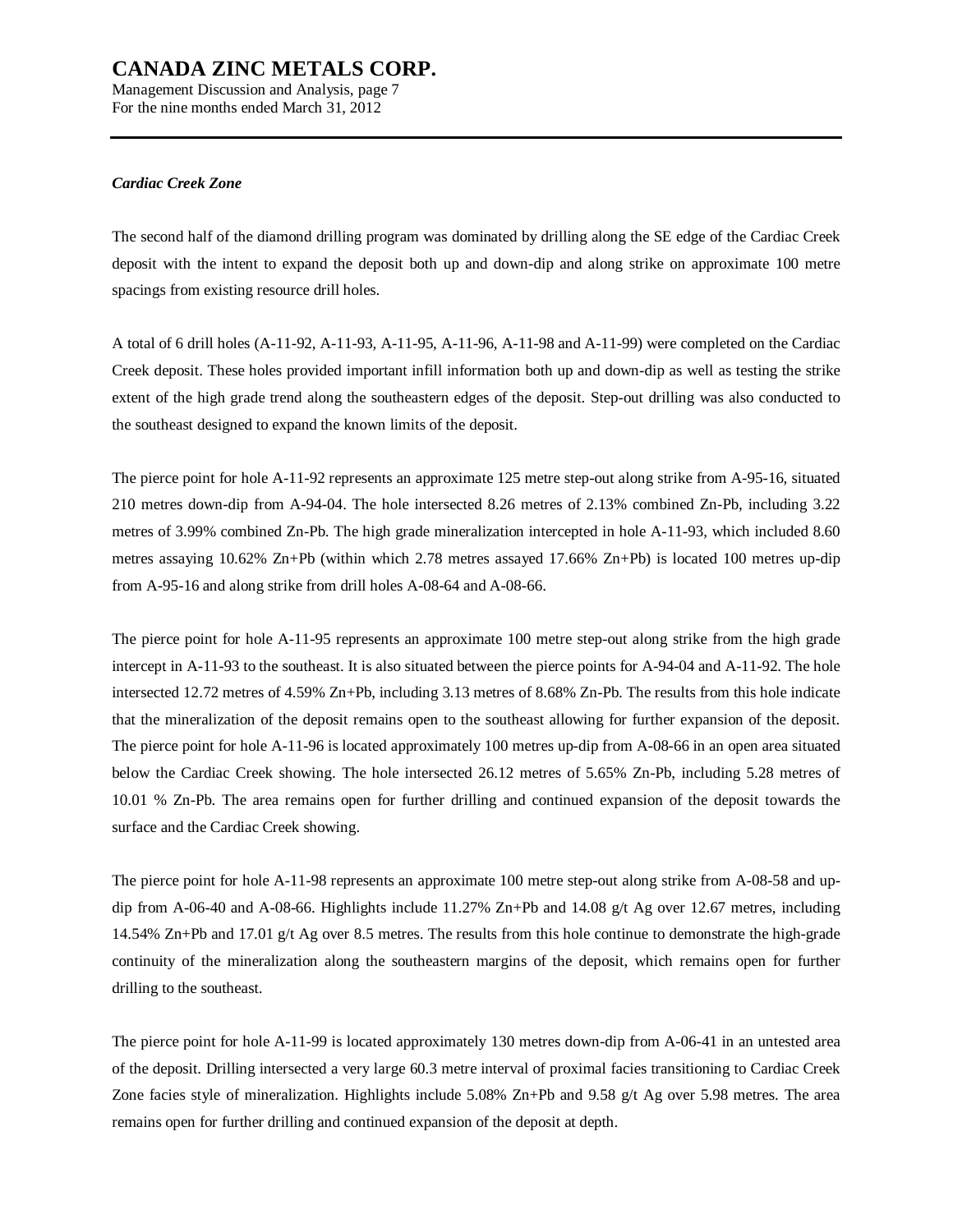Management Discussion and Analysis, page 8 For the nine months ended March 31, 2012

|                   | From   | <b>To</b> | <b>Est</b> .True | Zn    | Pb     | Ag       | $Zn+Pb$ |
|-------------------|--------|-----------|------------------|-------|--------|----------|---------|
| <b>Drill Hole</b> | (m)    | (m)       | Width $(m)$ †    | (%)   | $(\%)$ | (g/t)    | $(\%)$  |
| $A-11-92$         | 599.24 | 607.50    | 6.04             | 1.83  | 0.30   | 5.43     | 2.13    |
| Including         | 599.24 | 602.46    | 2.35             | 3.41  | 0.58   | 7.72     | 3.99    |
| $A-11-93$         | 533.61 | 552.02    | 15.22            | 6.61  | 1.45   | 9.84     | 8.06    |
| Including         | 538.13 | 548.44    | 8.52             | 8.60  | 2.02   | 11.82    | 10.62   |
| Including         | 538.13 | 541.50    | 2.78             | 13.99 | 3.67   | 16.53    | 17.66   |
| $A-11-95$         | 544.13 | 559.33    | 12.72            | 3.98  | 0.61   | $6.84*$  | 4.59    |
| Including         | 555.59 | 559.33    | 3.13             | 7.40  | 1.28   | $10.13*$ | 8.68    |
| $A-11-96$         | 283.73 | 315.36    | 26.12            | 4.80  | 0.84   | 7.7      | 5.64    |
| Including         | 296.97 | 313.28    | 13.47            | 7.15  | 1.24   | 11.18    | 8.39    |
| Including         | 300.00 | 311.91    | 9.83             | 7.42  | 1.29   | 11.32    | 8.71    |
| Including         | 305.52 | 311.91    | 5.28             | 8.59  | 1.42   | 12.43    | 10.01   |
| A-11-98           | 435.75 | 450.42    | 12.67            | 9.69  | 1.58   | 14.08    | 11.27   |
| Including         | 436.91 | 449.78    | 11.11            | 10.36 | 1.71   | 14.59    | 12.07   |
| Including         | 439.94 | 449.78    | 8.50             | 12.50 | 2.04   | 17.01    | 14.54   |
| A-11-99           | 675.44 | 688.25    | 5.98             | 4.31  | 0.77   | 9.58     | 5.08    |
| Including         | 678.60 | 683.34    | 2.21             | 5.18  | 0.94   | 11.94    | 6.12    |
| And               | 708.49 | 730.72    | 10.42            | 1.21  | 0.18   | 3.22     | 1.39    |

The results from these six drill holes are outlined in the table below.

(\*) For the purposes of weighted averages values below the detection limit were given a value half the detection limit

(†) True width calculations are based upon a deposit orientation striking at 130 degrees and dipping at -70 degrees. As such these are estimates and are subject to revision.

### *GPS Showing & North Lead Anomaly*

The final drill hole of the 2011 diamond drilling program targeted a massive bedded barite occurrence known as the GPS showing located along the western edges of the Akie property. The drilling of hole A-11-100 was abandoned at a depth of 99 metres of a planned 275 metres due to unexpected poor ground conditions within the hanging wall Road River Group stratigraphy. The target showing is hosted in a panel of recently interpreted prospective Gunsteel Formation stratigraphy situated directly along strike from the Cirque Deposit, which is located on the adjacent Cirque property, owned by Teck Resources Ltd and JV partner, Korea Zinc. The GPS showing remains a viable drill target for future exploration programs.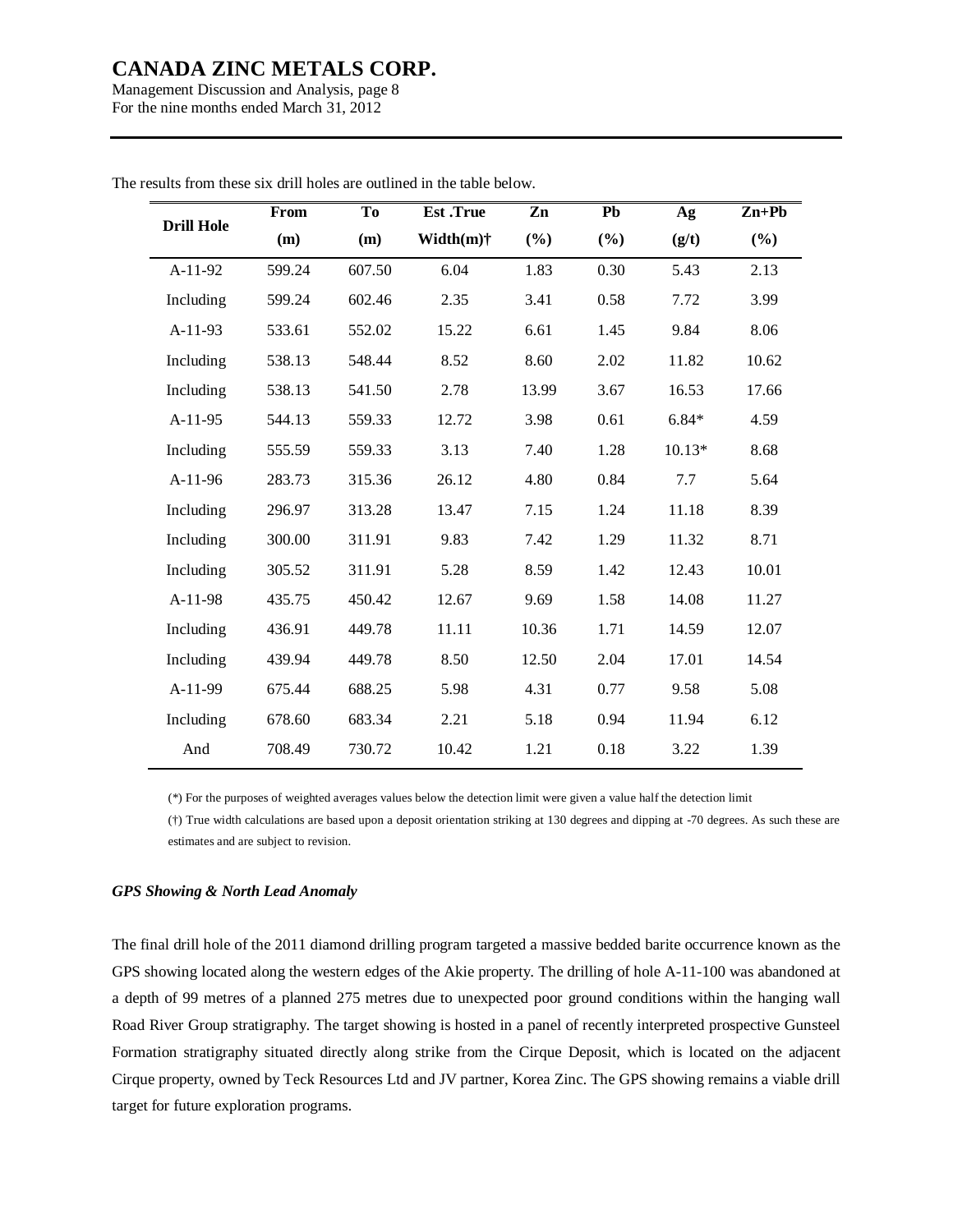Management Discussion and Analysis, page 9 For the nine months ended March 31, 2012

The North Lead Anomaly also remains a high priority target for future drilling programs. The Company has initiated a detailed review of all drill holes in the North Lead Anomaly and plans to target a new series of drill holes to follow-up on significant mineralized intervals intersected in the 2010 drill program.

#### *Akie Underground Development*

In August 2011, the Company received an underground drill permit from the BC government for the Akie project which will facilitate advanced exploration of the Cardiac Creek deposit. Underground drilling is essentially unaffected by weather and will allow year-round operations. Planned development will initially be confined in the footwall of the deposit. Additional development would allow for a possible bulk ore sample to be taken providing data for pilot plant test work and marketability studies.

The underground drill permit is valid for a period of three years and is the main provincial permit required to build the surface and underground infrastructure required for a comprehensive diamond drill definition program on the Cardiac Creek deposit. The planned program is comprised of a first phase of 1,600 metres of underground development followed by 16,000 metres of underground diamond drilling, designed to upgrade the current 43-101 compliant resource to the measured and indicated category. Drill core from underground will be used in a systematic metallurgical sampling program intended to ensure metallurgical sampling across the full spectrum of the deposit. Underground development will also provide important engineering and geotechnical data for a second phase of exploration drilling and future bulk sampling, and for future mine design.

The Company concluded the surface construction work tender process in the fall of 2011 and awarded the contract to Falcon Contracting Ltd. of Prince George, BC. Falcon mobilized personnel and equipment to the site in September to commence work. The surface construction program included tree clearing, grubbing and stripping of the planned underground portal site, preparation of the portal pad, construction of the waste rock dump site, and upgrade of the existing lower access road. At the onset of winter weather, work crews demobilized from the Akie property and the camp was closed for the season in November 2011. The Company anticipates resuming surface work construction with an aim to collaring the underground portal. The Company continues to examine tender bids and costs associated with underground development for exploration drilling. Engineering and environmental studies will continue over the winter months.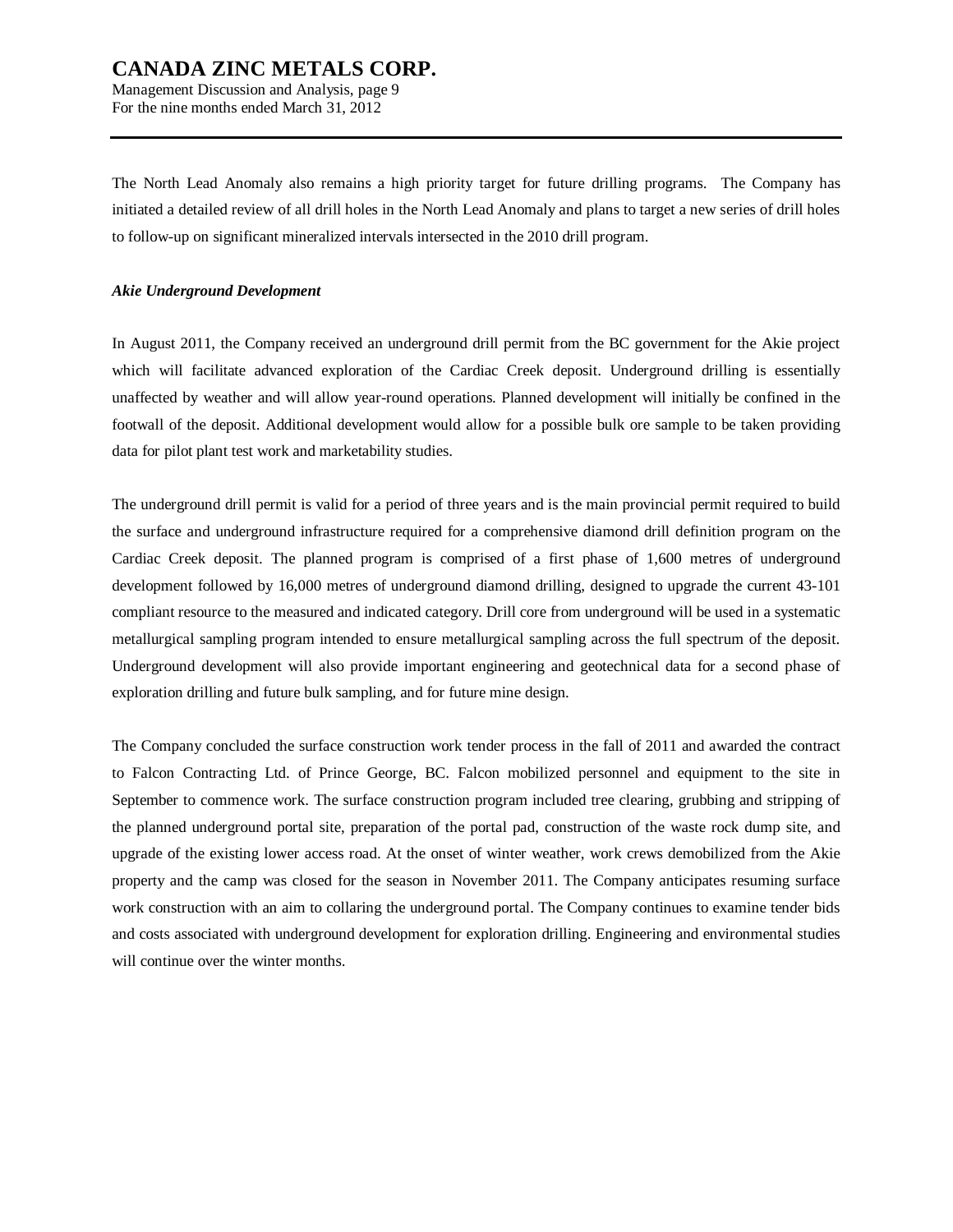Management Discussion and Analysis, page 10 For the nine months ended March 31, 2012

#### **2011 and 2010 Geotechnical Programs – Akie Property**

Two short technical programs were completed in October 2010 and April 2011. The late 2010 program focused on several key sites near the Cardiac Creek deposit, gathering engineering data in support of planned underground exploration diamond drilling. Geotechnical engineering assessments were completed at the planned waste rock dump site and along the access to the planned portal. A portion of the lower access road was constructed to provide tracked access for a drill and an excavator. Preliminary engineering designs were prepared for the portal, decline, laydown area, dump site, settling pond and lower access.

The 2011 spring program involved completion of the access trail to the proposed portal site and additional technical drilling (geotechnical and hydrogeological). The field data provided a basis for detailed engineering and environmental design criteria for final designs for a waste rock dump, access road, portal and underground decline. The final designs were submitted to the BC government for approval.

During access construction the surface expression of the Cardiac Creek zone was exposed. Preliminary mapping and sampling of the zone was completed during the summer exploration program. Of the two holes drilled along the access trail, Drill Hole A-11-85, located approximately 825metres along strike from the deposit, intersected the Cardiac Creek zone 30 metres below surface from 60.40 metres to 83.40 metres (down hole depth). The interval of interest consisted primarily of interbedded sulphide and shale characteristic of proximal facies mineralization (thickly bedded pyrite +/- nodular barite) with minor sphalerite. Individual sulphide beds are on the order of 10-40 cm thick with an aggregate thickness in excess of 10 meters. Detailed core logging and sampling of these drill holes was completed during the summer exploration program.

#### **2010 Diamond Drill Program – Akie Property**

Previously reported drilling in 2010 focused on the three main property targets; the Cardiac Creek deposit, NW Extension and the North Lead Anomaly. A total of 11 diamond drill holes (6,124.51 metres) were completed. Of these, 4 holes (1,464 metres) tested the NW Extension target while a further 4 holes (2,584.79 metres) continued to test the highly prospective North Lead Anomaly. The remaining 3 holes (2,075.72 metres) tested the Cardiac Creek deposit. The results of the 2010 drilling are outlined below. All drill holes have intersected mineralized shales of the Gunsteel Formation, the primary host of the Cardiac Creek deposit. The sulphide mineralization occurs at the same stratigraphic horizon as the deposit.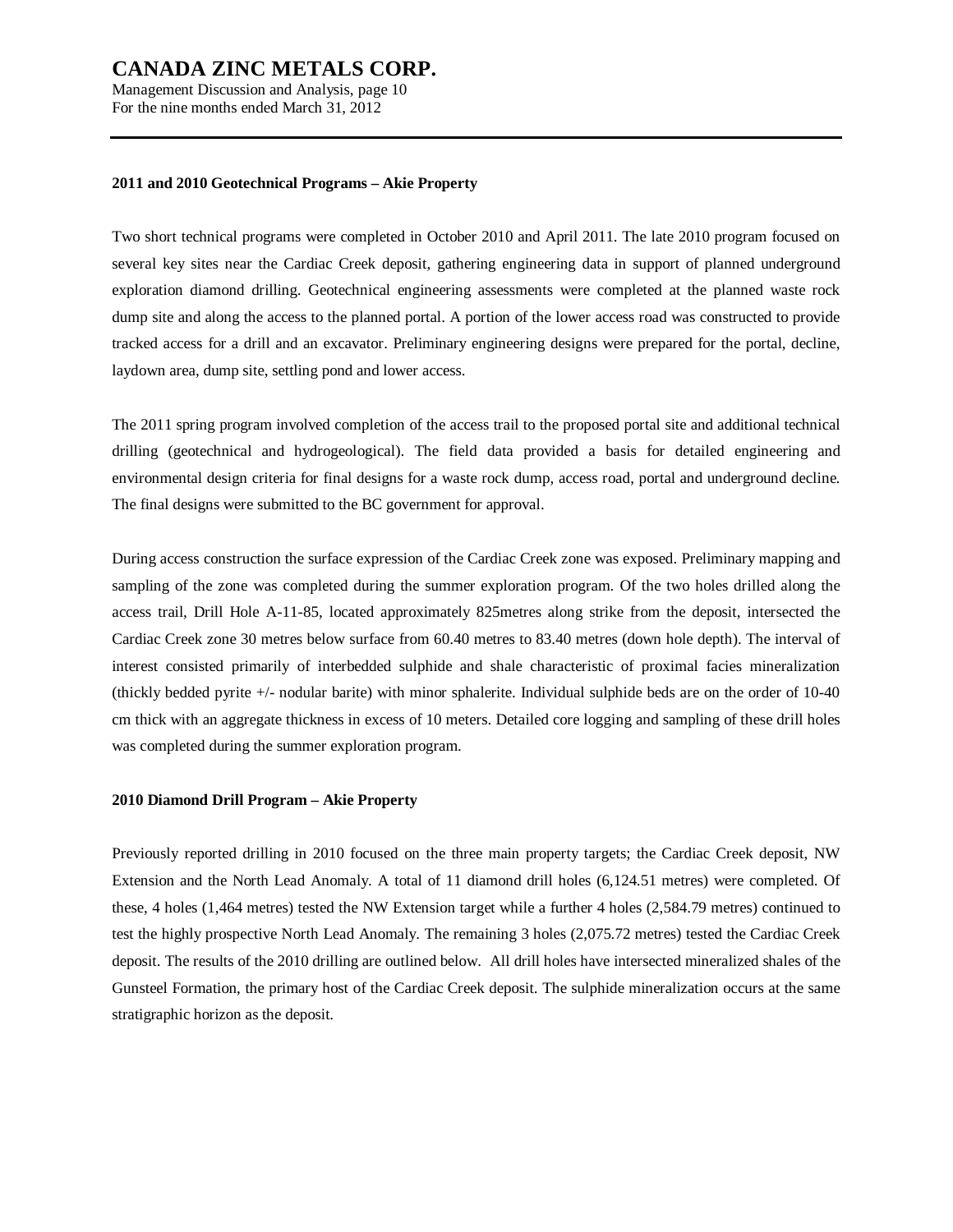Management Discussion and Analysis, page 11 For the nine months ended March 31, 2012

#### *Cardiac Creek Deposit*

Three drill holes (A-10-73B, A-10-74, A-10-75) were completed totaling (2,075.72 metres) testing priority targets along the northwest edge and central area of the Cardiac Creek deposit. All drill holes encountered variable widths of Cardiac Creek style lead-zinc sulphide mineralization. Drill hole A-10-73B continued to demonstrate the homogenous character of the high grade trend within the central area of the deposit. Drill holes A-10-74 and A-10- 75 expanded upon the known limits of the deposit to the northwest where it remains open for further expansion.

| Drill Hole | Width (m) | Zinc $(\%)$ | Lead $(\%)$ | Silver $(g/t)$ | $\text{Zn+Pb}$ (%) |
|------------|-----------|-------------|-------------|----------------|--------------------|
| $A-10-73B$ | 22.79     | 8.34        | 1.69        | 16.03          | 10.03              |
| Including  | 12.53     | 10.30       | 2.12        | 18.72          | 12.42              |
| $A-10-74$  | 17.56     | 5.70        | 0.89        | 8.52           | 6.59               |
| Including  | 9.82      | 6.61        | 1.08        | 9.67           | 7.69               |
| $A-10-75$  | 6.65      | 5.89        | 1.10        | 10.78          | 6.99               |
| Including  | 3.04      | 8.08        | 1.50        | 15.42          | 9.58               |
| And        | 24.70     | 2.10        | 0.24        | 4.19           | 2.34               |
|            |           |             |             |                |                    |

#### *NW Extension Target*

The drilling conducted on the NW Extension in 2010 was designed to test the (NW) strike extent of the Cardiac Creek deposit. Four drill holes (A-10-69, A-10-69A, A-10-71, A-10-72) were completed on approximate 400 metre centers totaling 1,464 metres. All four drill holes intersected variable widths of laminated to thickly bedded pyrite mineralization interbedded with nodular to massive beds of barite and Gunsteel Formation shale. This mineralization occurs at the same stratigraphic position as the Cardiac Creek deposit. Results from three of these drill holes (A-10- 69A, A-10-71, A-10-72) returned highly anomalous values of zinc ranging from >1000 ppm to >5000 ppm zinc. The fourth drill hole, A-10-69, intersected 18.47 metres of thickly bedded pyrite and minor sphalerite (zinc sulphide) of identical style and character as the Cardiac Creek deposit. In addition to the mineralization encountered within the Gunsteel Formation shales, drill hole A-10-72 also intersected a 1.17 metre wide sulphide-replaced section of interpreted debris flow. The sulphides are predominantly pyrite with crosscutting sphalerite stringers. The results of this interval are outlined in the table below.

| DRILLHOLE | WIDTH(m) | ZINC(%) | $NICKEL$ $%$ | SILVER $(g/t)$ |
|-----------|----------|---------|--------------|----------------|
| $A-10-72$ | 117      | 2.69    | 0.60         | 4.4            |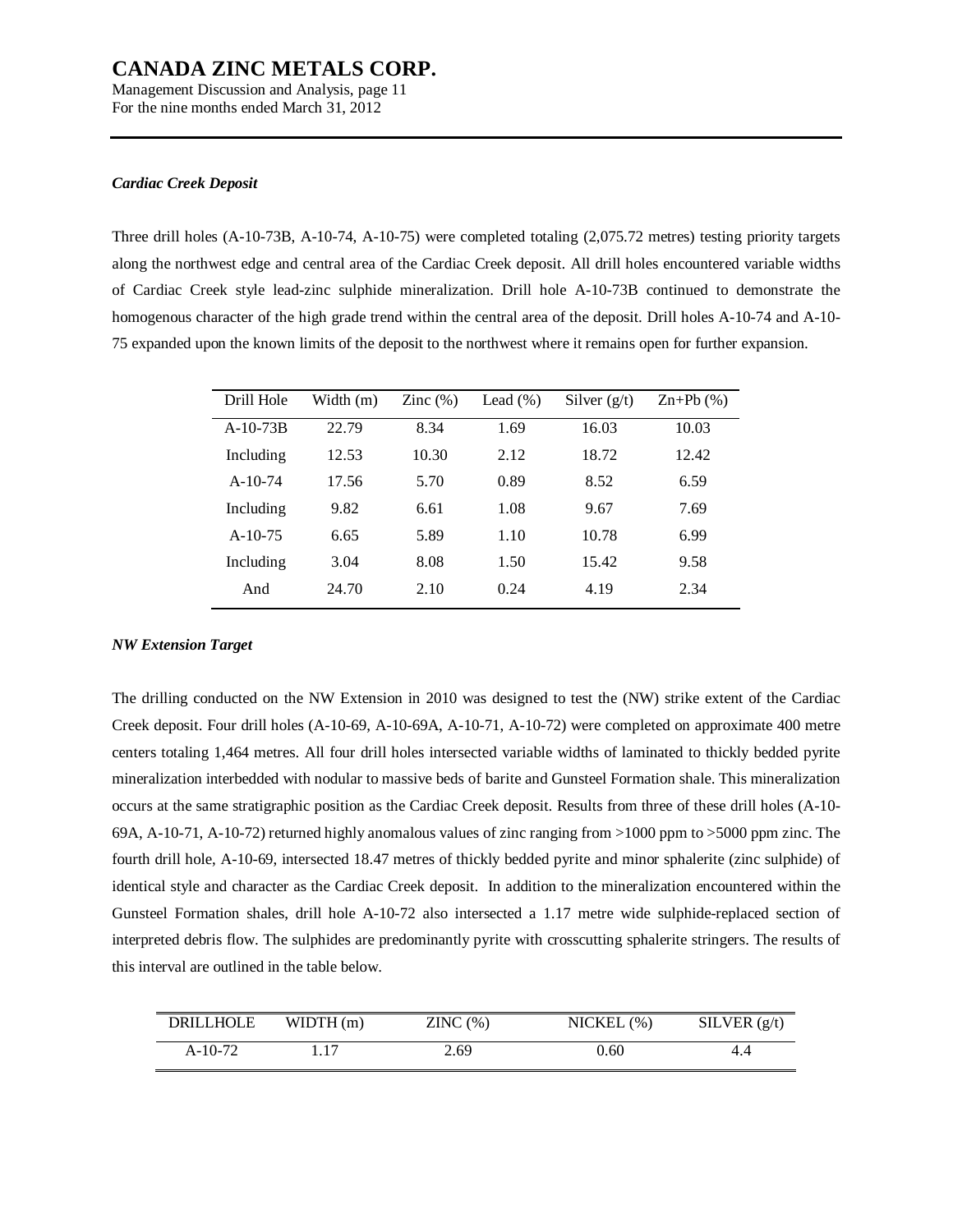Management Discussion and Analysis, page 12 For the nine months ended March 31, 2012

This interval is also anomalous in gold, lead, copper, molybdenum, antimony, phosphorus, vanadium, thallium and other elements. This mineralization appears to be a unique occurrence within in the Kechika Trough. The character and elemental enrichment suggest possible similarities to the zinc-nickel-PGE mineralization of the Nick deposit in the Yukon.

#### *North Lead Anomaly*

Additional drilling was completed on the North Lead Anomaly in 2010 following up on the 2008 Canada Zinc Metals and 1996 Inmet Mining drilling programs. Four drill holes (A-10-67, A-10-68, A-10-70, and A-10-76) were completed totaling 2,584.79 metres. All drill holes intersected variable widths of thinly to thickly bedded pyrite mineralization with minor sphalerite (zinc sulphide) however, A-10-68 and A-10-76 intersect significant 125+ metre intervals of interbedded Gunsteel Formation shale and thickly bedded pyrite mineralization discovered 100 metres along strike, northwest of the 2008 drill holes. This mineralization occurs at the same stratigraphic horizon and is similar in character to that of the pyrite mineralization closely associated with the Cardiac Creek deposit typically referred to as the Proximal facies.

Results from three of these drill holes (A-10-67, A-10-68, A-10-76) returned consistent, highly anomalous, zinc values ranging from >1000 ppm to >70000 ppm. In addition to the anomalous zinc values, drill hole A-10-68 included an interval of higher grade zinc outlined in the table below.

| <b>DRILL HOLE</b> | WIDTH $(m)$ | ZINC(%) | LEAD(%) | SLVER(g/t) | $Zn+Pb(%)$ |
|-------------------|-------------|---------|---------|------------|------------|
| A-10-68           | 2.02        | 1.47%   | 0.045   | 5.4        |            |

The results from the North Lead Anomaly are extremely positive, suggesting that another Zn-rich sulphide system is present on the Akie property. An analysis of the drill hole data in conjunction with the geology, surface sampling and other pertinent geological data is underway in order to determine future drill targets on the Cardiac Creek deposit as well as the North Lead Anomaly and NW Extension targets.

#### **Kechika Regional**

In addition to the Akie property, the Company controls a large contiguous group of 100% owned claims, some 140 km long, which comprise the Kechika Regional project. These claims are underlain by similar geology to that at the Cardiac Creek deposit and the Cirque deposit. The Kechika project includes the 100% owned Mt. Alcock property, which has yielded a historic drill intercept of 8.8 metres grading 9.3% zinc+lead, numerous zinc-lead-barite occurrences, and several regional base metal anomalies.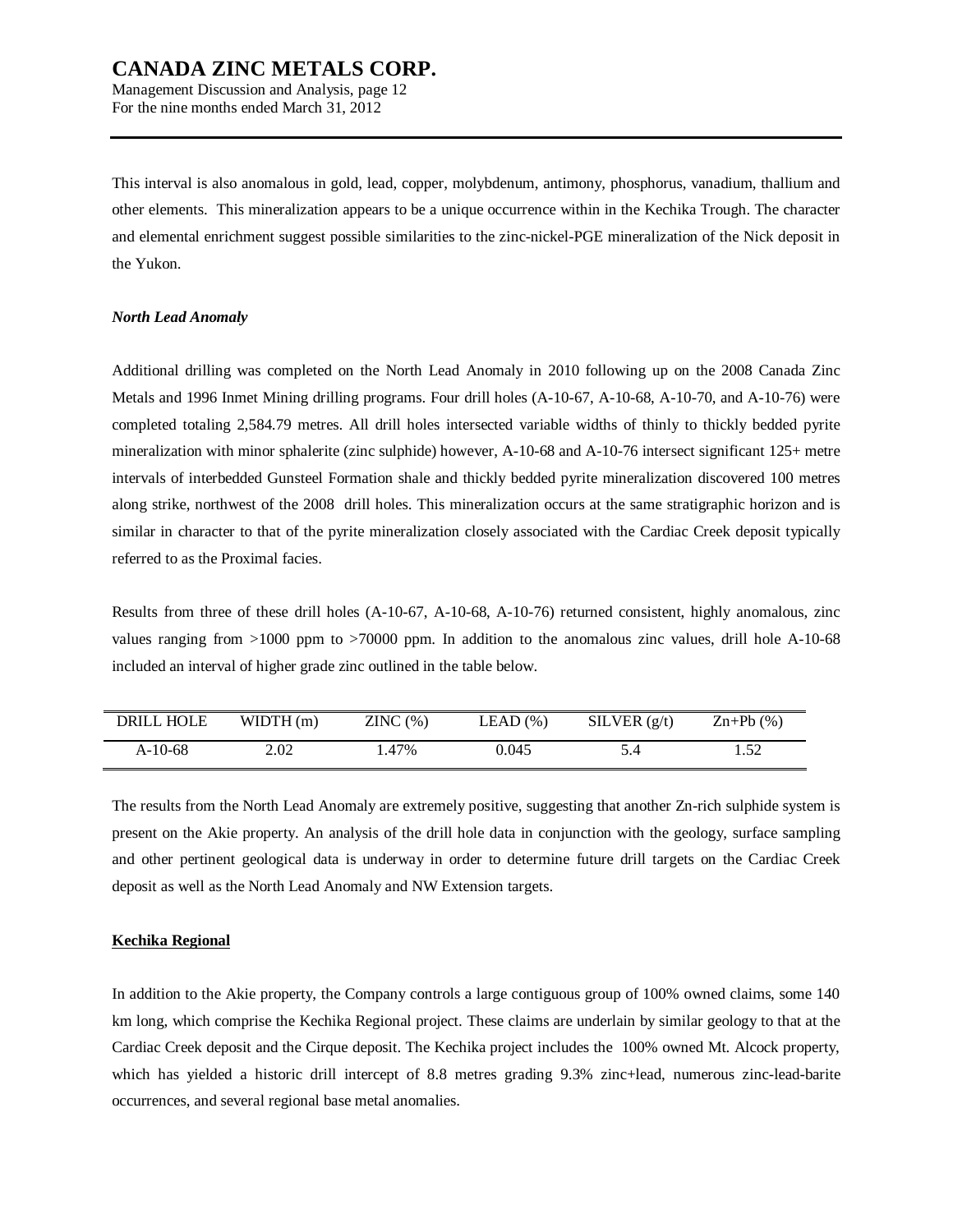Management Discussion and Analysis, page 13 For the nine months ended March 31, 2012

#### *2011 Regional Exploration*

The Pie and the Mt.Alcock properties were primary targets of the 2011 regional exploration program conducted on the Kechika group of properties. Work focused on the prospective black shales of West Pie; the nickel-in-rock anomalies of East Pie; and evaluation of the historical work conducted on the Mt Alcock property.

Mapping of the western side of the Pie property defined a significant panel of interpreted Gunsteel Formation shale encompassing 8 kilometers of strike length. A comprehensive 14.9 line kilometer soil sampling program was completed across this panel, with a total of 317 samples taken at 50 metre spaced intervals, along 400 metre spaced lines. The results of this survey identified a semi-continuous zinc anomaly situated along the important Gunsteel Formation shale – Road River Group contact, with values reaching 991 ppm. In addition, nodular barite occurrences have been discovered within this panel, indicating the presence of exhalative activity in the area. Channel sampling was completed on these occurrences. Results returned nominal zinc values though locally they reached 2,200 ppm. It is important to note that the interpreted Gunsteel Formation shales present at the West Pie property, which also host the GPS bedded barite showing, are situated directly along strike from the Cirque deposit. Additional prospecting, mapping and select soil sampling have been carried out in the vicinity of the nickel-in-rock anomalies of East Pie in an attempt to discover the source of these anomalies.

Work on the Mt.Alcock property included a property-scale silt sampling program designed to provide geochemical information from key drainages. A soil geochemistry survey provided infill and extension soil sampling with a total of 259 samples taken at 50m spaced intervals, along 400metres spaced lines. An evaluation of the historical drill core for due diligence purposes was also undertaken. An effort was made to preserve the remaining historical drill core from further deterioration. Historical drilling on the Mt.Alcock property has yielded a historic drill intercept of 8.8 metres grading 9.3% zinc+lead and 1.2 oz per ton silver in drill hole 89-3.

The results of the soil sampling program effectively linked previously known soil anomalies between the two historical soil sampling grids along the eastern edges of the property. The silt sampling program returned highly anomalous zinc values in excess of 1,500 ppm across the central and southeastern edges of the property while nominal silt values were obtained from the northwestern edge of the property. Future exploration efforts will focus on the underexplored central area of the property as well as expanding the soil coverage across the prospective eastern panel of Gunsteel shale.

### *Previous Kechika Regional Exploration:*

The 2009 Kechika regional program was largely directed towards the Pie, Yuen Extension and Yuen claims that extend northwestward from the Akie Property for a distance of some 30 km. These properties encompass the highly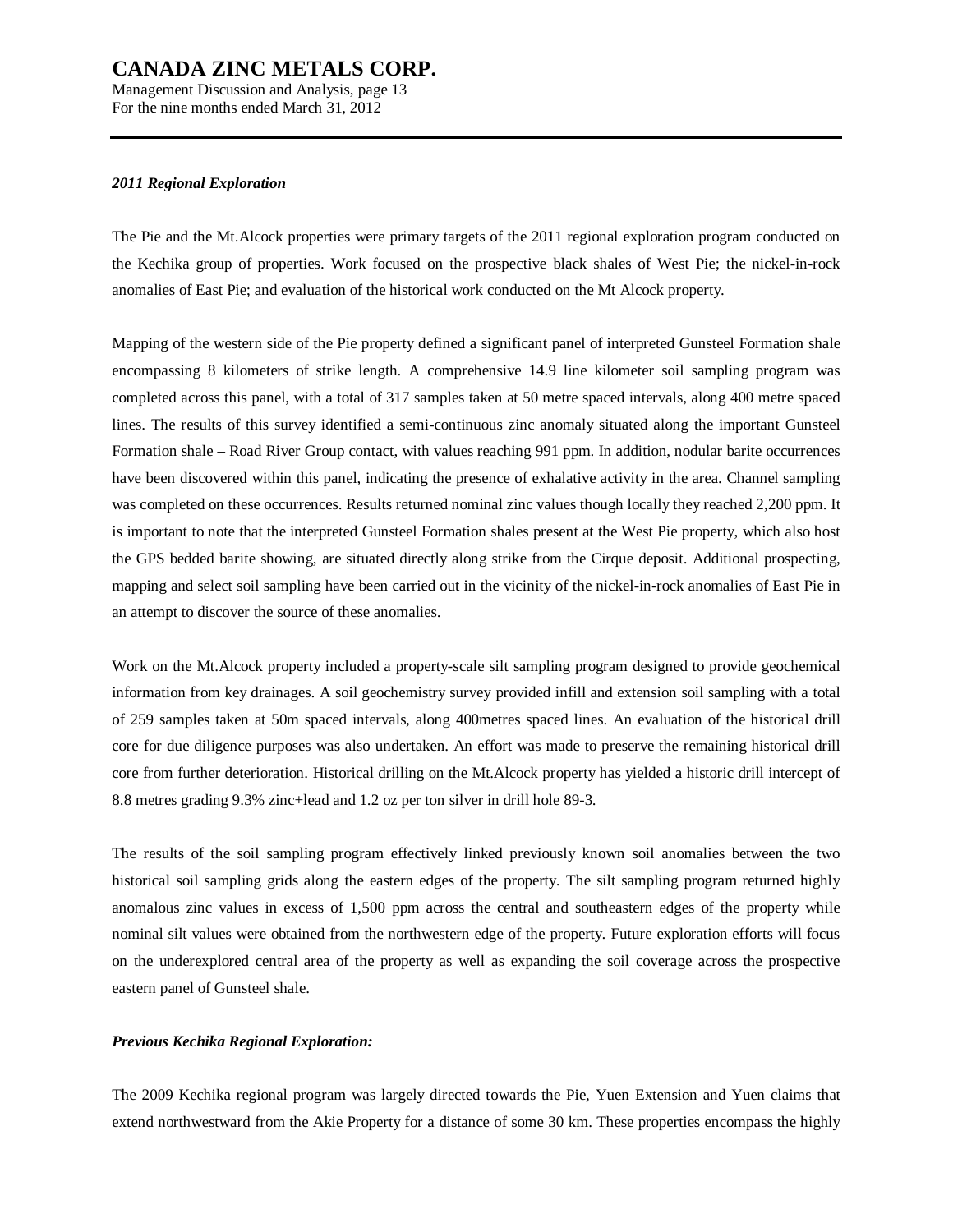Management Discussion and Analysis, page 14 For the nine months ended March 31, 2012

prospective geological package(s) of Middle to Late Devonian fine grained sediments (Gunsteel Formation) and associated carbonate rocks that host both the Company's Cardiac Creek deposit and the nearby Cirque deposits owned by Teck Resources Ltd and Korea Zinc. Exploration on the Pie property resulted in identification of two new significant mineral occurrences and two distinct geochemical targets.

In the western part of the Akie property, prospecting has identified a 70 metre long by 1.5 metre thick occurrence of bedded barite that is associated with iron seeps, silicification and a nearby outcrop of laminated pyrite (collectively referred to as the GPS Showing), all features consistent with SEDEX deposits. This area is along strike from the Cirque SEDEX zinc-lead deposit which is located 18.5 km to the northwest, and is underlain by black shales of the Gunsteel Formation. In addition, approximately 7 km to the northwest, anomalous zinc values have been obtained from a 1 km long cluster of silt (>3,000ppm), soil (>3,000ppm) and rock samples (>1,000ppm) in an area underlain by the same Gunsteel Formation shales.

Prospecting in the central part of the Pie property has resulted in discovery of two outcrops, some 75 metres apart, hosting very distinctive veins consisting of coarse grained, medium brown sphalerite, lesser galena, comb-structure quartz crystals, and very large (to >10 cm long) lath-like crystals of white barite, within a hard, black, saccharoidal siliceous matrix (referred to as Black Silica Veins - "Breccia" Showing in previous news releases). Locally, the veins exhibit a breccia texture comprising vuggy, angular fragments, up to 6 cm across, of white quartz, carbonate and sphalerite in a similar black matrix. These veins occur within limestone or at the contact between black shales and limestone and range in thickness from 30 cm to >1 metre. Channel sampling along the strike of the basal part of the vein, exposed in the largest of the two outcrops, has yielded an average zinc grade of 10.19%, with lead (highest individual sample grade  $-27.81\%$  zinc, 0.02% lead). Analytical data also indicate that the zinc mineralization is accompanied by copper values, up to 2,172 ppm. This general area of the Pie claims is characterized by the presence of numerous occurrences of galena, sphalerite and/or barite in either carbonate or in the immediate vicinity of the contact between carbonate and black shales. It is possible that the veins could be associated with a nearby, but as yet unrecognized, vent complex or feeder zone typical of a SEDEX environment.

Soil and rock sampling in an area of extensive iron seeps and gossan development in the eastern part of the Pie property, approximately 4 km to the southeast of the aforementioned black silica veins, has returned highly anomalous values of zinc and other metals, the maximums (minimums) reported being >10,000 ppm (5,718 ppm) zinc, 9,711 ppm (1,442 ppm) nickel, 1,384 ppm (66.3 ppm) cobalt, 623 ppm (82.98 ppm) molybdenum and >10,000 ppm (2,437 ppm) manganese. These oxidized features can be traced for several kilometers, and field evidence suggests that the underlying rocks may be black shale or limestone, which elsewhere in this area, has been noted to host local sphalerite and galena mineralization in veinlets and fractures.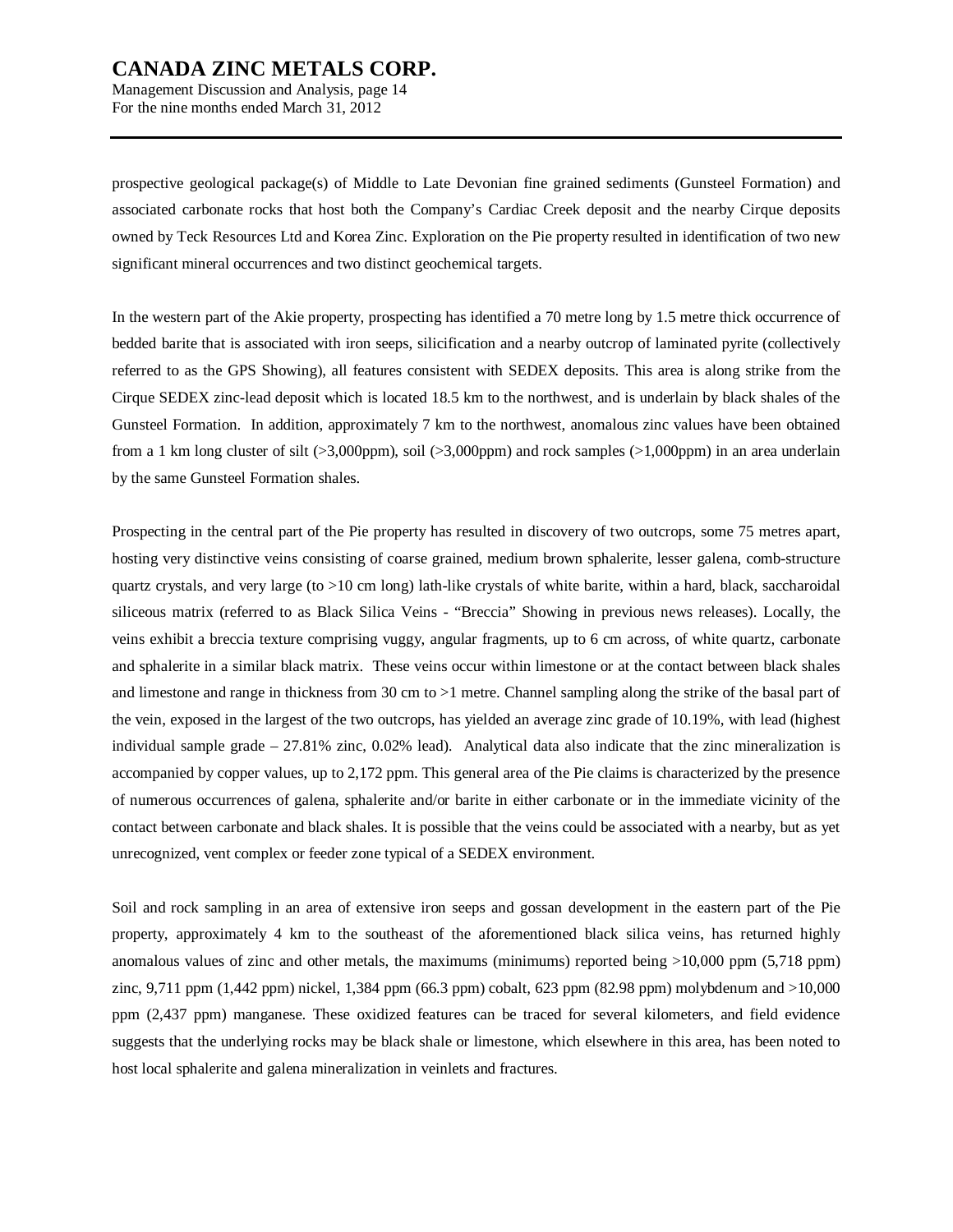Management Discussion and Analysis, page 15 For the nine months ended March 31, 2012

# **Summary of exploration expenditures incurred on various properties:**

|                                    | Kechika<br><b>Regional</b><br><b>Akie Property</b> |                        |    |              |  | DA            | <b>Total</b> |
|------------------------------------|----------------------------------------------------|------------------------|----|--------------|--|---------------|--------------|
|                                    |                                                    |                        |    |              |  |               |              |
| <b>Acquisition Costs:</b>          |                                                    |                        |    |              |  |               |              |
| Balance, July 1, 2010              | \$                                                 | 24,175,329             | \$ | 328,432 \$   |  | 71,535<br>\$  | 24,575,296   |
| Additions                          |                                                    |                        |    | 348          |  |               | 348          |
| Write-off                          |                                                    |                        |    |              |  | (71, 535)     | (71, 535)    |
| Balance, June 30, 2011             |                                                    | 24,175,329             |    | 328,780      |  |               | 24,504,109   |
| <b>Additions</b>                   |                                                    |                        |    | 1,563        |  |               | 1,563        |
| Balance, March 31, 2012            | \$                                                 | 24,175,329             | \$ | 330,343 \$   |  | \$            | 24,505,672   |
|                                    |                                                    |                        |    |              |  |               |              |
| <b>Deferred Exploration Costs:</b> |                                                    |                        |    |              |  |               |              |
| Balance, July 1, 2010              | \$                                                 | 26,281,810             | \$ | 1,172,533 \$ |  | 150,025<br>\$ | 27,604,368   |
| Less:                              |                                                    |                        |    |              |  |               |              |
| Reclassification of camp           |                                                    |                        |    |              |  |               |              |
| equipment (Note 9)                 |                                                    | (118, 596)             |    |              |  |               | (118,596)    |
| Adjusted balance, July 1, 2010     |                                                    | 26,163,214             |    | 1,172,533    |  | 150,025       | 27,485,772   |
|                                    |                                                    |                        |    |              |  |               |              |
| Surface drilling program:          |                                                    |                        |    |              |  |               |              |
| Camp equipment, amortization       |                                                    | 46,201                 |    |              |  |               | 46,201       |
| Camp operating                     |                                                    | 180,951                |    |              |  |               | 180,951      |
| <b>Drilling</b>                    |                                                    | 4,838,253              |    | 15,033       |  |               | 4,853,286    |
| Geology                            |                                                    | 182,085                |    | 16,193       |  |               | 198,278      |
| Work assessment fees               |                                                    | 72,336                 |    | 18,284       |  |               | 90,620       |
| Total surface drilling             |                                                    | 5,319,826              |    | 49,510       |  |               | 5,369,336    |
|                                    |                                                    |                        |    |              |  |               |              |
| Geotechnical program:              |                                                    | 631,852                |    |              |  |               | 631,852      |
| Camp operating                     |                                                    | 314,953                |    |              |  |               | 314,953      |
| Trail construction                 |                                                    | 600,177                |    |              |  |               | 600,177      |
| Total geotechnical program         |                                                    | $\overline{1,}546,982$ |    |              |  |               | 1,546,982    |
|                                    |                                                    |                        |    |              |  |               |              |
| Community consultations            |                                                    | 210,000                |    |              |  |               | 210,000      |
| <b>Environmental studies</b>       |                                                    | 236,940                |    |              |  |               | 236,940      |
| Underground engineering            |                                                    | 88,470                 |    |              |  |               | 88,470       |
| Project assessment                 |                                                    | 8,682                  |    |              |  |               | 8,682        |
| Metallurgical analysis             |                                                    | 6,900                  |    |              |  |               | 6,900        |
| Less:                              |                                                    |                        |    |              |  |               |              |
| Write-off                          |                                                    |                        |    |              |  | (150, 025)    | (150, 025)   |
| <b>METC (2009)</b>                 |                                                    | (1,611,149)            |    |              |  |               | (1,611,149)  |
| Balance, June 30, 2011             |                                                    | 31,969,865             |    | 1,222,043    |  |               | 33,191,908   |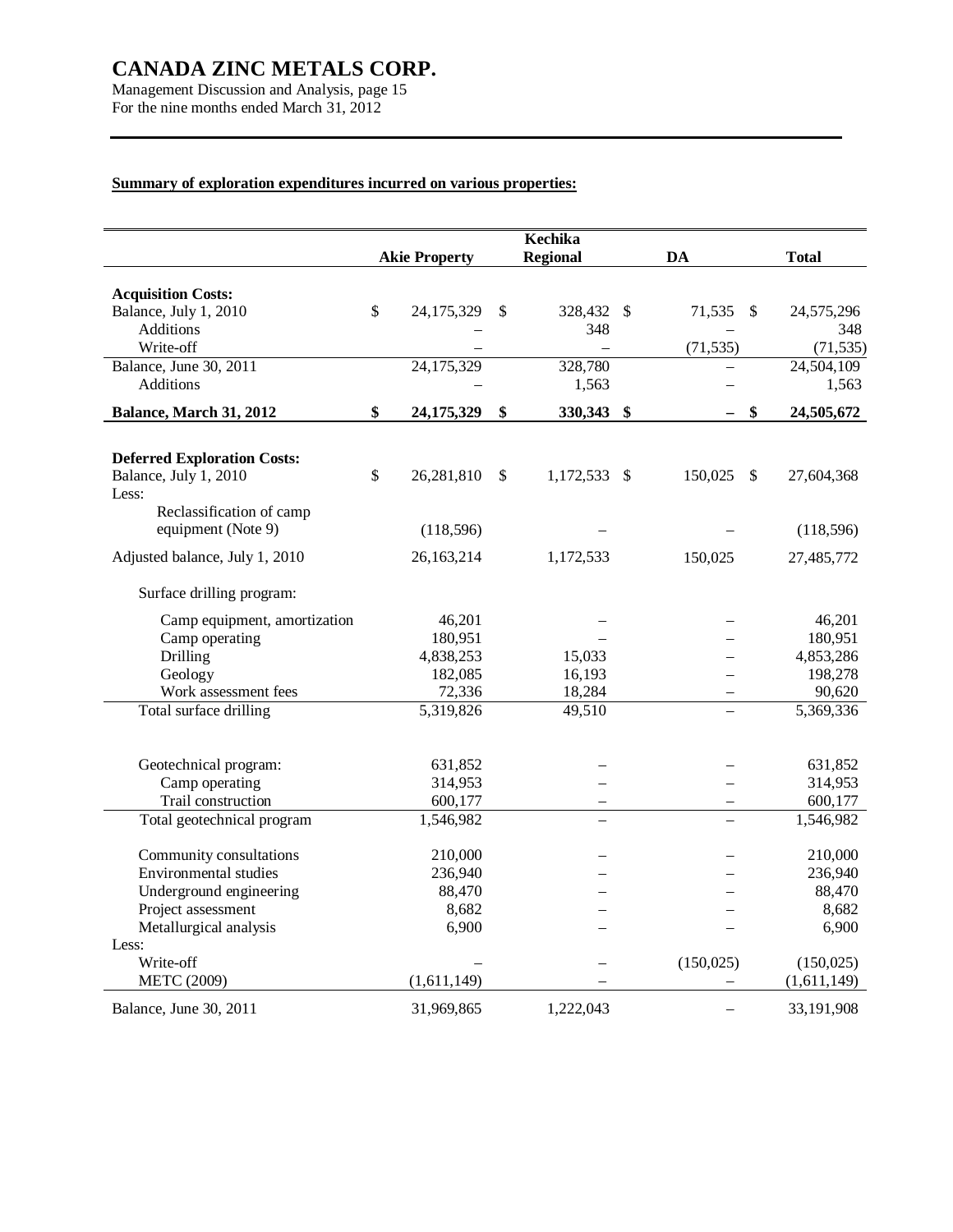Management Discussion and Analysis, page 16 For the nine months ended March 31, 2012

| <b>Total</b>                                 | \$<br>60,303,070<br>\$ | 2,029,715<br>\$ | \$<br>62,332,785 |
|----------------------------------------------|------------------------|-----------------|------------------|
| Balance, March 31, 2012                      | 36,127,741             | 1,699,372       | 37,827,113       |
| Metallurgical analysis                       | 6,854                  |                 | 6,854            |
| Project assessment                           | 32,224                 |                 | 32,224           |
| Environmental studies                        | 211,108                |                 | 211,108          |
| Community consultations                      | 90,000                 |                 | 90,000           |
| Geotechnical program                         | 18,143                 |                 | 18,143           |
| development                                  |                        |                 |                  |
| Total underground                            | 1,892,517              |                 | 1,892,517        |
| Trail construction                           | 1,705,263              |                 | 1,705,263        |
| Engineering                                  | 187,254                |                 | 187,254          |
| Underground development:                     |                        |                 |                  |
| Total surface drilling                       | 1,907,030              | 477,329         | 2,384,359        |
| Geology                                      | 159,979                | 248,803         | 408,872          |
| Drilling                                     | 1,624,841              | 169,309         | 1,794,150        |
| amortization<br>Camp operating               | 71,693                 | 59,217          | 130,910          |
| Surface drilling program:<br>Camp equipment, | 50,517                 |                 | 50,517           |
|                                              |                        |                 |                  |
| Balance, June 30, 2011                       | 31,969,865             | 1,222,043       | 33,191,908       |
|                                              |                        |                 |                  |

### **Summary of exploration expenditures incurred on various properties (cont'd):**

### **1.3 Selected Annual Information**

The following is a summary of certain financial information concerning the Company for each of the last three most recently completed financial years. Fiscal 2011 financial results have been restated to IFRS. Please refer to Note 15 in the condensed consolidated interim financial statements for the six months ended December 31, 2011.

|                               |                 | Years ended     |                 |
|-------------------------------|-----------------|-----------------|-----------------|
|                               | 2011            | 2010            | 2009            |
|                               | (IFRS)          | (Canadian GAAP) | (Canadian GAAP) |
|                               |                 |                 |                 |
| Interest and other income     | \$249,033       | \$36,036        | \$80,256        |
| Net Loss                      | $(\$2,389,834)$ | $(\$9,193,106)$ | $(\$1,733,051)$ |
| Loss per share                | $(\$0.02)$      | $(\$0.10)$      | $(\$0.02)$      |
| Total assets                  | \$81,527,157    | \$63,441,750    | \$57,815,908    |
| Total long term liabilities   | \$6,021,000     | \$7,040,397     | \$1,514,583     |
| Cash dividends declared per   |                 |                 |                 |
| share for each class of share | <b>SNil</b>     | <b>SNil</b>     | \$Nil           |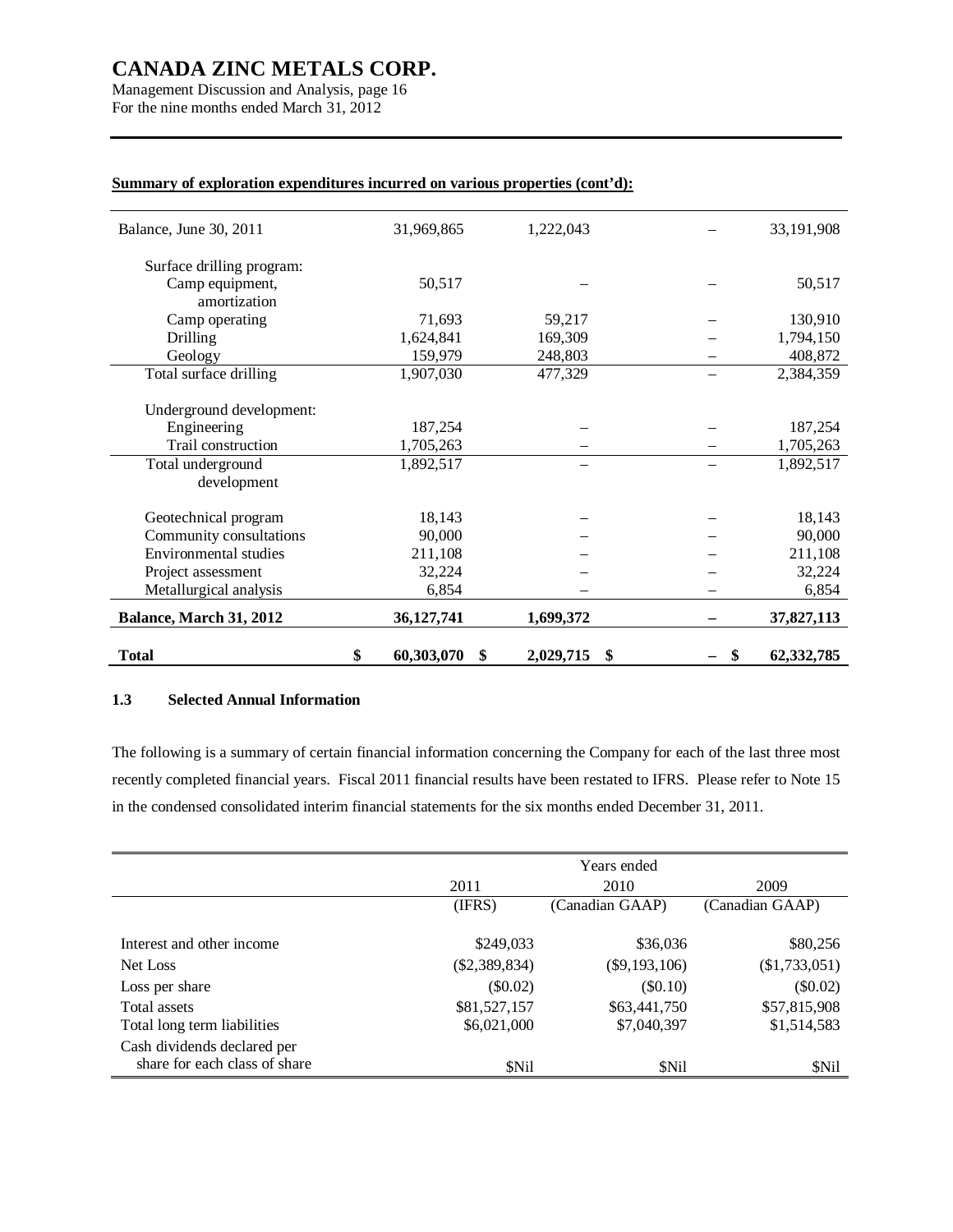Management Discussion and Analysis, page 17 For the nine months ended March 31, 2012

### **1.4 Results of Operations**

The following is a discussion of the financial condition, changes in financial condition and results of operations of the Company for the nine month ended March 31, 2012 and 2011. The financial results for the prior periods have been restated to IFRS. Please refer to Note 15 in the condensed consolidated interim financial statements for the nine month ended March 31, 2012.

During the nine month ended March 31, 2012, the Company reported a loss before comprehensive loss of \$944,695 or \$0.007 per share compared to a loss before comprehensive loss of \$1,650,289 or \$0.014 per share during the same period in fiscal 2011, a decrease in loss of \$705,594. The decrease in loss was primarily due to decreases in sharebased compensation expense, bonuses and consulting fees paid during the period.

The table below details certain non-cash transactions that for the purposes of this discussion have been excluded from the reported net loss to produce an adjusted net loss that forms a better basis for comparing and assessing the Company's period-over-period operating results and requirements.

|                                                       | Nine months ended March 31, |               |             |  |  |  |
|-------------------------------------------------------|-----------------------------|---------------|-------------|--|--|--|
|                                                       |                             | 2012          | 2011        |  |  |  |
|                                                       |                             | (IFRS)        | (IFRS)      |  |  |  |
| Net comprehensive loss for the period                 | \$                          | (130,595)     | (1,853,017) |  |  |  |
| Adjustment for change in FMV of marketable securities |                             | (814, 100)    | 202,728     |  |  |  |
| Net loss before comprehensive loss                    |                             | (944, 695)    | (1,650,289) |  |  |  |
| Deferred income taxes                                 |                             | (242, 250)    | (824, 160)  |  |  |  |
| Net loss before income taxes                          |                             | (1, 186, 945) | (2,474,449) |  |  |  |
| Amortization                                          |                             | 3.094         | 1,981       |  |  |  |
| Share-based compensation expense                      |                             | 122,965       | 911,087     |  |  |  |
| Gain on sale of marketable securities                 |                             | (57,110)      |             |  |  |  |
| Adjusted net loss (1)                                 |                             | (1, 117, 996) | (1,561,381) |  |  |  |

(1) Adjusted net loss for the period is not a term recognized under IFRS.

#### Interest and other income

Total interest and other income for the nine month ended March 31, 2012 was \$187,056 compared to \$173,232 during the same period last year. The increase in interest income was attributable to higher balances of the short-term investments.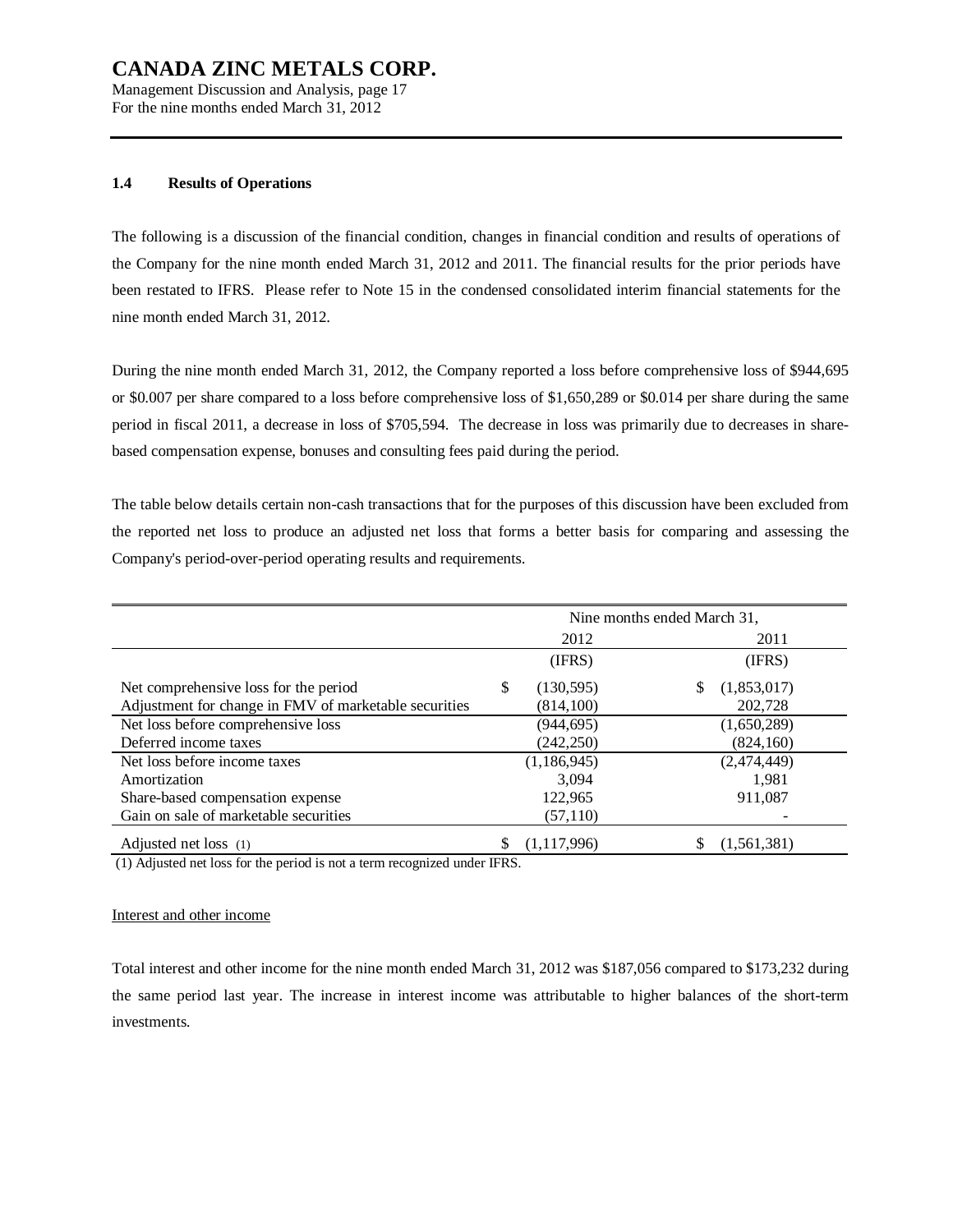Management Discussion and Analysis, page 18 For the nine months ended March 31, 2012

During the nine month ended March 31, 2012, the Company:

- Sold 225,000 shares of International Lithium Corp. ("ILC") at an average price of \$0.13 per share for net cash proceeds of \$30,239 and realized a pre-tax loss of \$44,761 on sale of ILC shares;
- Sold 400,250 ILC share purchase warrants at an average price of \$0.03 for net cash proceeds of \$11,998 and realized a pre-tax loss of \$88,064 on sale of ILC warrants; and
- Sold 1,017,400 shares of Oracle Mining Corp. ("OMN") at a price of \$1.14 for net cash proceeds of \$1,164,227 and realized a pre-tax gain of \$189,935 on sale of OMN shares.

The net gain on sale of marketable securities for the nine months ended March 31, 2012 was \$57,110 (2011 - \$Nil).

#### Deferred income taxes

During the nine month ended March 31, 2012, the Company recognised deferred income tax recovery of \$242,250 (2011 -\$824,160) by reversing the flow-through liability premium, which arose in connection with a new accounting policies for the flow-through share issuances. The liability is reversed on pro-rata basis when the required resource expenditures are incurred and renounced to the flow-through investors. The Company adopted this new policy on the transition to IFRS. For further details, please refer to Notes 2 and 15 in the condensed consolidated interim financial statements for the nine month ended March 31, 2012.

### General and administration expenses

Total general and administration expenses decreased by \$1,216,570 due to decreases in bonuses of \$357,500, consulting fees of \$444,748, office and miscellaneous of \$758, professional fees of \$10,777, regulatory fees of \$14,625, rent of \$194, share-based compensation expense of \$788,122 and transfer agent fees of \$4,715, offset by increases in amortization expense of \$1,113, bank charges and interest of \$1,091, director fees of \$37,500, investor relations of \$136,471, management fees of \$108,000, travel and promotion of \$91,450 and wages and benefits of \$29,244.

#### Management fees

Increase in management fees was due to amendment of the management and administrative services agreement with Varshney Capital Corp. ("VCC"), a company controlled by two common directors, whereby the monthly management fee was increased from \$12,500 to \$24,500.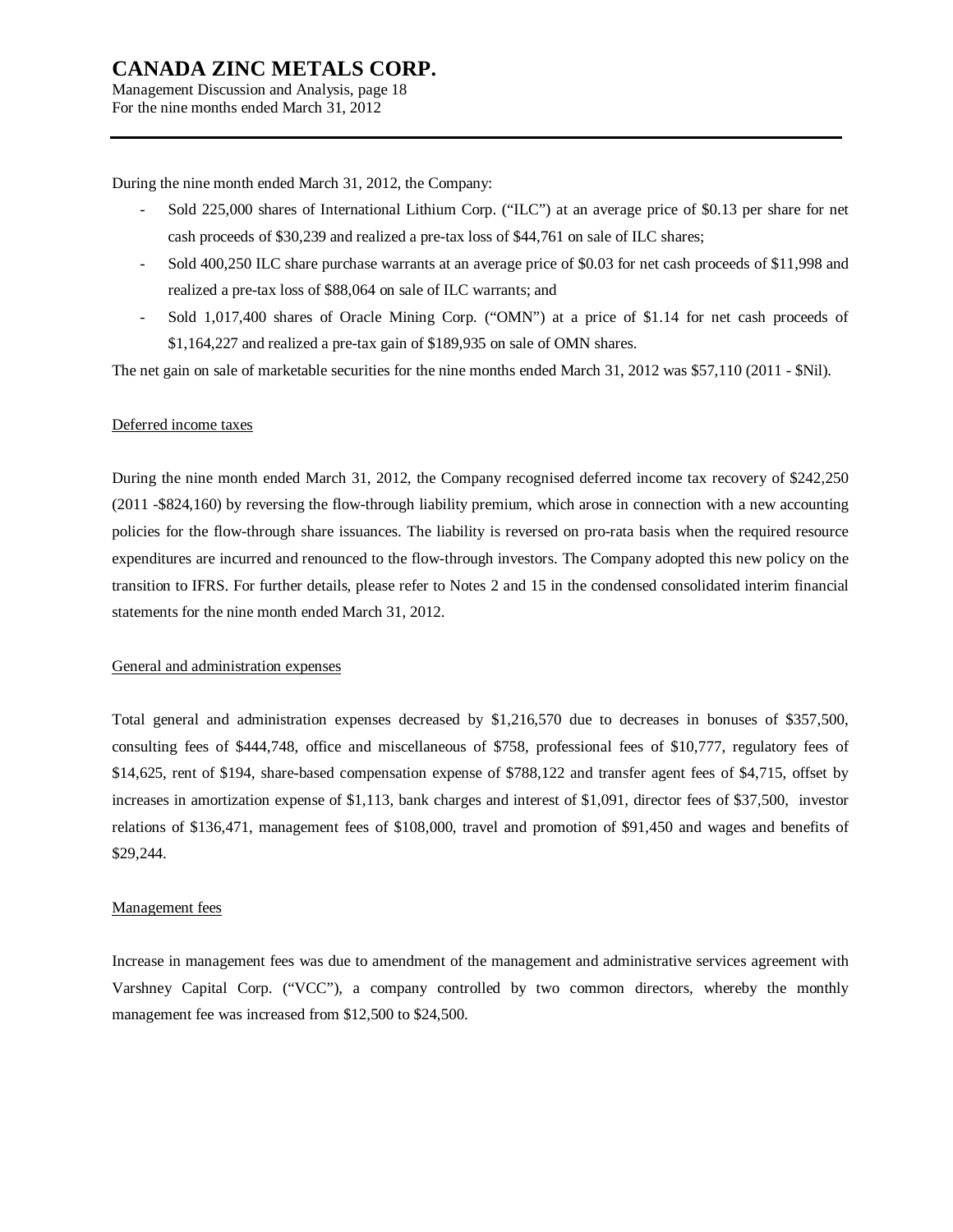Management Discussion and Analysis, page 19 For the nine months ended March 31, 2012

### Directors' fees

Increase in directors' fees was due to a new director's remuneration plan approved by the Board on July 21, 2011, pursuant to which each director is paid a quarterly director fee of \$2,500.

### Investor relations

The increase in investor relation fees resulted from an increased number of investor relations initiatives and includes additional costs incurred conducting various investor presentations and conferences in Europe in November 2011.

### Travel and promotion

Increase in travel and promotion expenses was due to higher travel expenses incurred by directors and officers in connection with exploration activities and presentations arranged for various investors. These include the Company's senior management European road show in November 2011 and a trip to China in December 2011 to meet with representatives of Tongling Nonferrous Metals Group Holdings Co. Ltd., the Company's largest investor who currently holds approximately a 35 per-cent equity position in the Company.

### Consulting fees

The decrease in consulting fees was due to decreased business development consulting and financial advisory services carried out in Europe.

#### Regulatory fees

Regulatory fees decreased due to fewer regulatory filings during the period. Higher regulatory fees in fiscal 2011 were related to the regulatory filings in connection with the investor relations agreement and the stock option plan with the TSXV.

#### Transfer agent fees

Transfer agent fees decreased due to fewer transfer agent and shareholders services retained during the period as there were no private placements or other equity transactions completed.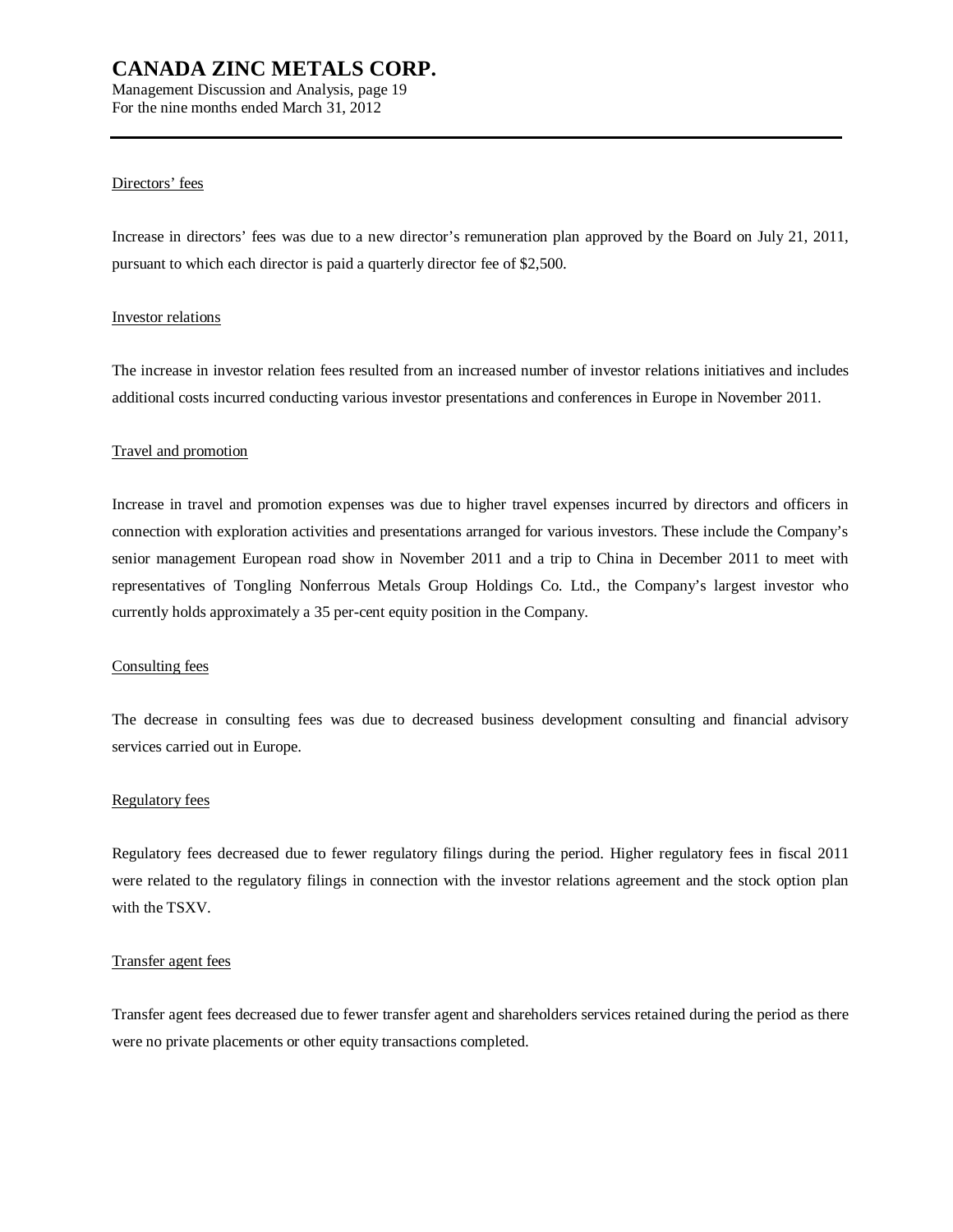Management Discussion and Analysis, page 20 For the nine months ended March 31, 2012

#### Share-based compensation

The Company recognizes compensation expense for all stock options granted, using the fair value based method of accounting and any cash paid on the exercise of stock options is added to the stated value of common shares. For the nine months ended March 31, 2012, the Company recorded stock-based compensation expense of \$122,965 (2011 - \$911,087) on the vested portion of stock options granted to directors, officers and consultants of the Company. The recorded share-based compensation expense was significantly lower as there were no new stock options granted during the period.

### **1.5 Summary of Quarterly Results**

The following is a summary of certain consolidated financial information concerning the Company for each of the last eight reported quarters:

| Quarter ended      | Interest Income |        | Net Earnings<br>(Loss) before<br>comprehensive loss | Earnings (Loss) per<br>share |        |  |
|--------------------|-----------------|--------|-----------------------------------------------------|------------------------------|--------|--|
| March 31, 2012     | \$              | 46,972 | \$<br>(281,615)                                     | S                            | (0.00) |  |
| December 31, 2011  |                 | 72,030 | (260, 534)                                          |                              | (0.00) |  |
| September 30, 2011 |                 | 68,054 | (402, 546)                                          |                              | (0.00) |  |
| June 30, 2011      |                 | 75,801 | (84, 615)                                           |                              | (0.00) |  |
| March 31, 2011     |                 | 66,892 | (834, 619)                                          |                              | (0.01) |  |
| December 31, 2010  |                 | 36,515 | (1,228,148)                                         |                              | (0.01) |  |
| September 30, 2010 |                 | 69,825 | 412,478                                             |                              | 0.00   |  |
| June 30, 2010      |                 | 13,254 | (6, 648, 712)                                       |                              | (0.07) |  |

The financial results for the prior periods have been restated to IFRS. Please refer to Note 15 in the condensed consolidated interim financial statements the nine month ended March 31, 2012.

The significant changes in loss for the quarter ended:

- a) June 30, 2011 was due to future income tax recovery of \$963,093;
- b) March 31, 2011 was due to stock-based compensation expense of \$152,272 recorded on the 150,000 stock options granted to a consultant of the Company during the period and the vested portion of other stock options granted during the prior periods, business development consulting fees of \$136,729 and bonuses of \$360,000;
- c) December 31, 2010 was due to stock-based compensation expense of \$696,382 recorded on 1,870,000 stock options granted during the period and business development consulting fees of \$366,494;
- d) September 31, 2010 was due to future income tax recovery of \$750,334;
- e) June 30, 2010 was due to future income tax expense of \$5,525,814 resulting from the difference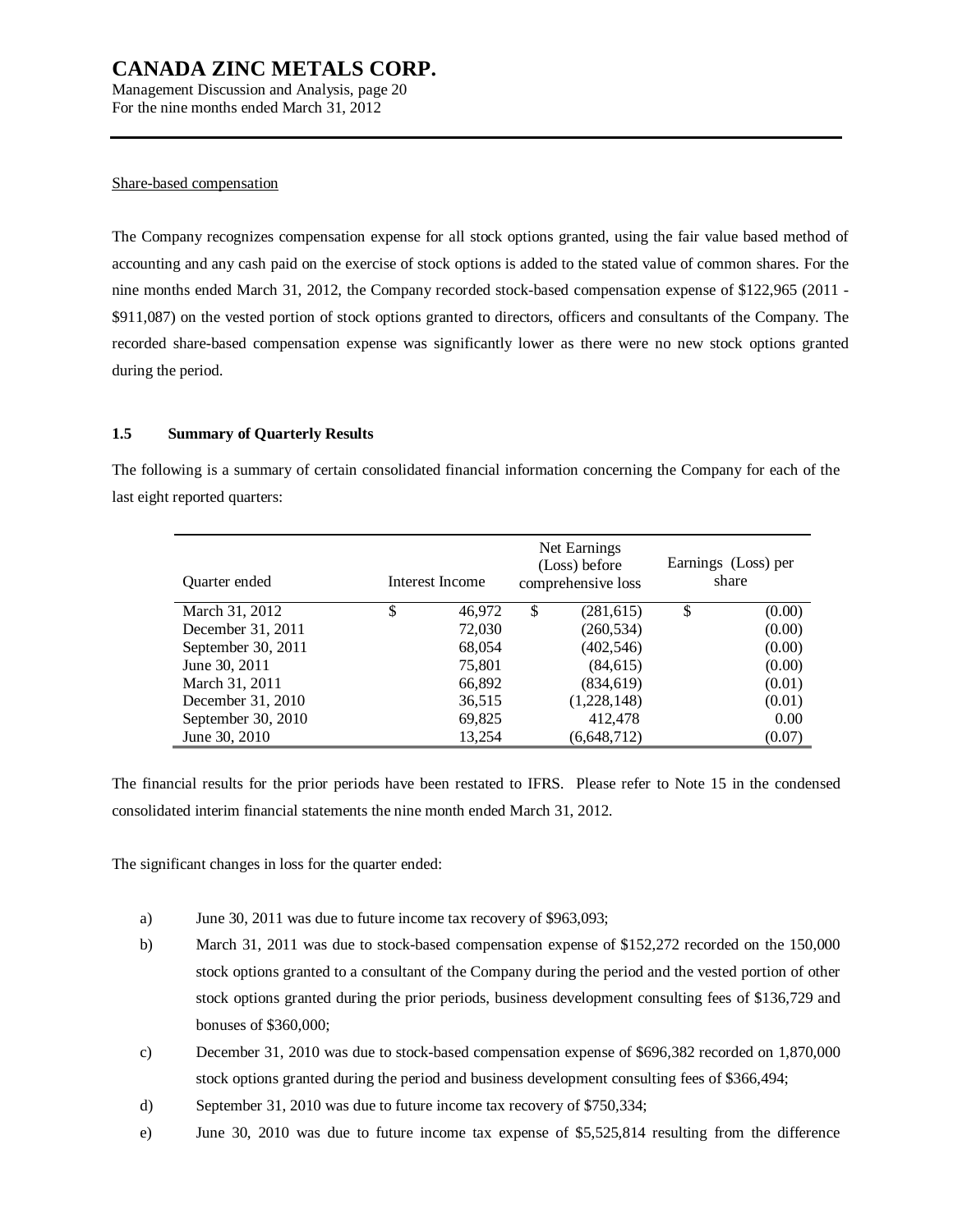Management Discussion and Analysis, page 21 For the nine months ended March 31, 2012

> between tax and book values of resource properties, and flow-through taxes of \$559,685 recorded in connection with the amended renunciation of the eligible Canadian exploration expenditures for fiscal 2008.

### **1.6/1.7 Liquidity and Capital Resources**

The Company reported working capital of \$16,051,484 at March 31, 2012 compared to working capital of \$21,945,977 at June 30, 2011, representing a decrease in working capital of \$5,894,494. Net cash decreased by \$1,184,581 from \$15,501,154 at June 30, 2011 to \$14,316,573 at March 31, 2012.

During the nine months ended March 31, 2012, the Company utilized its cash and cash equivalents as follows:

- (a ) \$906,830 was provided by operating activities, consisting primarily of general and administrative expenditures and change in non-cash items, including the receipt of the 2010 METC refund of \$1,611,149;
- (b ) \$5,256,988 was used for deferred exploration of resource properties, and \$146,935 was used for camp upgrades;
- (c ) \$1,604,993 was used for the purchase of marketable securities and \$1,206,464 generated on sale of marketable securities;
- (d ) \$3,649 was posted as a security deposit in connection with the exploration permit;
- (e ) \$921,810 was used for the purchase of 1,937,000 common shares of the Company at a weighted average price of \$0.48 under the NCIB, which commenced on July 31, 2009 and was subsequently extended in August 2010 and 2011; and
- (f ) \$27,500 was received from exercise of 110,000 share options at a price of \$0.25.

On August 1, 2011, the Company received TSXV approval to purchase at market price up to 6,922,765 common shares, being approximately 5% of the Company's issued and outstanding common shares under the NCIB.

The Company is engaging in a NCIB because it believes that the market price of its common shares at times does not properly reflect the underlying value of the Company. The purpose of the bid is to reduce dilution of the Company's shares and to enhance the potential future value of the Common Shares which remain outstanding, thus increasing long term shareholder value. Purchases connected with this bid will be conducted through Canaccord Genuity Corp.'s offices in Vancouver. The Company will pay the market price of the common shares at the time of acquisition and will not purchase more than 2% of the total issued and outstanding common shares within any 30 day period.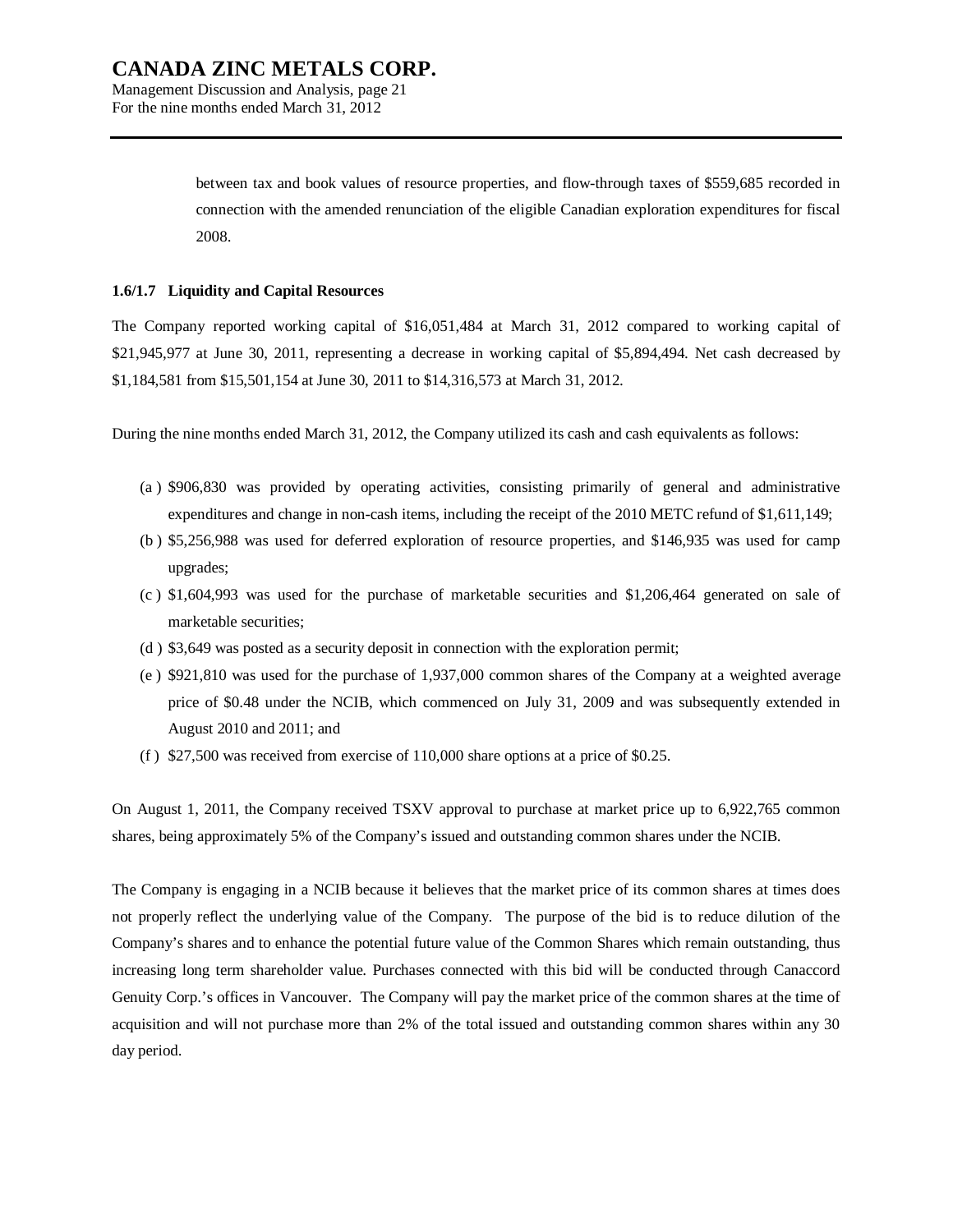Management Discussion and Analysis, page 22 For the nine months ended March 31, 2012

| August 1, 2009 to |  |               | August 1, 2010 to |               | August 1, 2011 to | <b>Total NCIB</b> |  |           |
|-------------------|--|---------------|-------------------|---------------|-------------------|-------------------|--|-----------|
|                   |  | July 31, 2010 |                   | July 30, 2011 |                   | March 31, 2012    |  | purchases |
| Number of shares  |  | 744,000       |                   | 1,227,000     |                   | 1,908,500         |  | 3,879,500 |
| Purchase price    |  | 311,501       | J)                | 574.472       | S                 | 908,793           |  | 1,794,766 |

The total NCIB purchases over the past two years are summarized as follows:

The purchases are made in accordance with the policies and rules of the TSXV. The Company will pay the market price of the common shares at the time of acquisition and will not purchase more than 2% of the total issued and outstanding common shares within any 30 day period.

A total of 3,584,000 common shares repurchased since fiscal 2010, were cancelled and returned to the Company's treasury.

Current assets excluding cash as at March 31, 2012 include receivables of \$162,421, which consisted of HST recoverable of \$138,344 and interest receivable on short-term investments of \$24,077, prepaid expenses of \$10,624 and marketable securities with a fair market value of \$1,810,438. Current assets excluding cash as at June 30, 2011 consisted of short-term investments of \$4,609,000, receivables of \$477,600, which consisted of HST recoverable of \$279,906 and interest receivable on short-term investments of \$179,694, METC recoverable of \$1,611,149, marketable securities of \$557,260 and prepaid expenses of \$378,838.

Current liabilities as at March 31, 2012 consisted of trades payable and accrued liabilities of \$227,198 (June 30, 2011 - \$1,189,024) , amounts due to related parties of \$21,374 (June 30, 2011 - \$Nil), and flow-through premium liability of \$Nil (June 30, 2011 - \$242,250).

The other sources of funds potentially available to the Company are through the exercise of outstanding stock options and warrants. See Item 1.15 – Other Requirements – Summary of Outstanding Share Data. There can be no assurance, whatsoever, that any or all of these outstanding exercisable securities will be exercised.

The Company has and may continue to have capital requirements in excess of its currently available resources. In the event the Company's plans change, its assumptions change or prove inaccurate, or its capital resources in addition to projected cash flow, if any, prove to be insufficient to fund its future operations, the Company may be required to seek additional financing. Although the Company has been successful in raising the above funds, there can be no assurance that the Company will have sufficient financing to meet its future capital requirements or that additional financing will be available on terms acceptable to the Company in the future.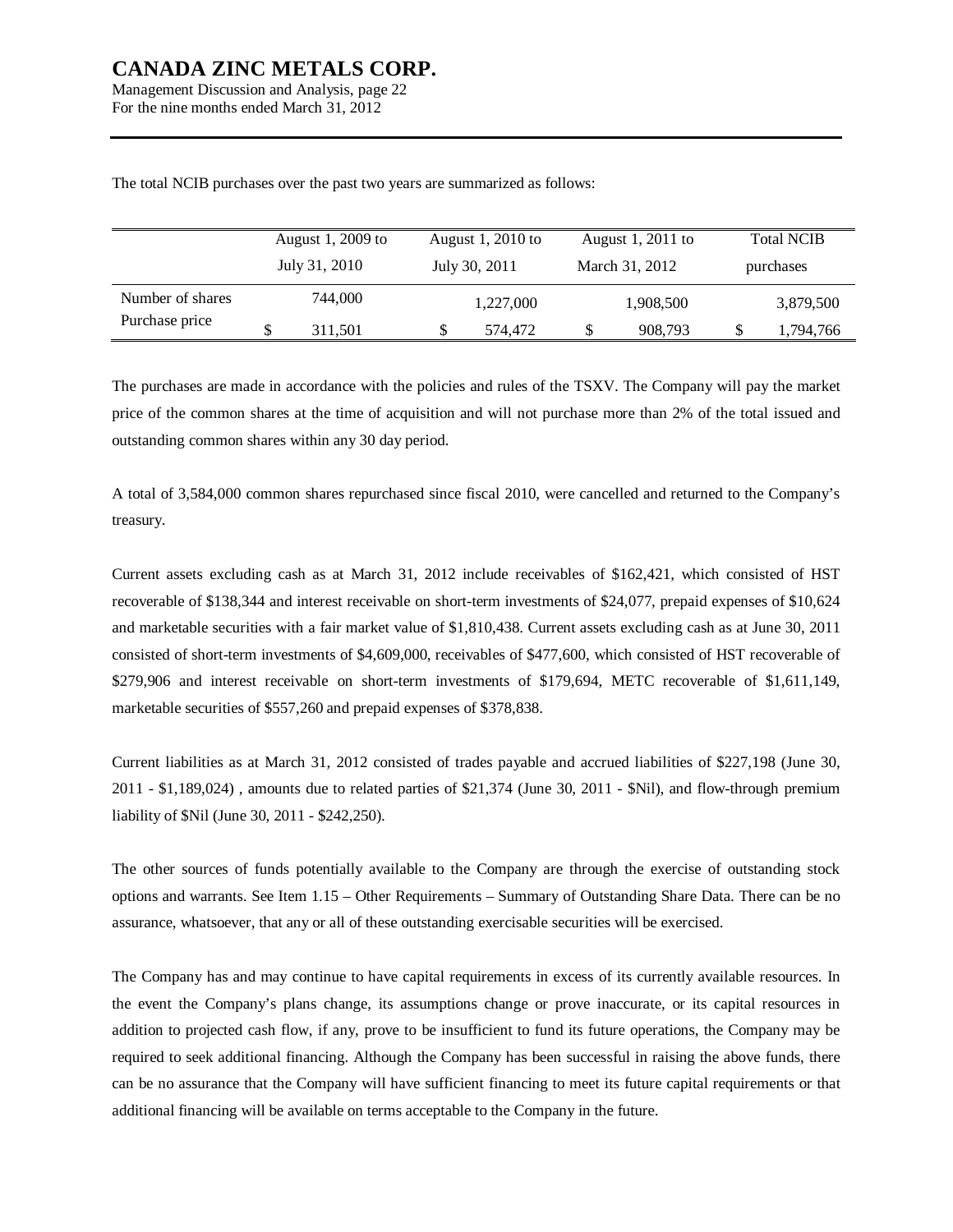Management Discussion and Analysis, page 23 For the nine months ended March 31, 2012

The Company's overall success will be affected by its current or future business activities. The Company is currently in the process of acquiring and exploring its interests in resource properties and has not yet determined whether these properties contain mineral deposits that are economically recoverable. The continued operations of the Company and the recoverability of expenditures incurred in these resource properties are dependent upon the existence of economically recoverable reserves, securing and maintaining title and beneficial interest in the properties, obtaining necessary financing to explore and develop the properties, and upon future profitable production or proceeds from disposition of the resource properties.

The Company is exposed in varying degrees to a variety of financial instrument related risks.

#### *Credit Risk*

Credit risk is the risk that one party to a financial instrument will fail to discharge an obligation and cause the other party to incur a financial loss. The Company's primary exposure to credit risk is on its bank deposits of \$1,540,573 and guaranteed investment certificates ("GIC") classified as cash equivalents of \$12,776,000. Currently, all GICs earn a fixed annual interest rate of 1.45% and are redeemable at any point of time.

As all bank accounts and GICs are held with a major bank in Canada, there is a concentration of credit risk with one bank in Canada. This risk is managed by using a major bank that is a high credit quality financial institution as determined by rating agencies.

The Company's secondary exposure to credit risk is on its receivables. This risk is minimal as receivables consist primarily of refundable government sales taxes and interest accrued on the short-term investments.

#### *Currency Risk*

The Company operates in Canada and is therefore not exposed to significant foreign exchange risk arising from transactions denominated in a foreign currency.

### *Interest Rate Risk*

The Company is exposed to interest rate risk as its bank accounts and GICs earn interest income at variable rates. The Company mainly invests in fixed interest rates short-term investments that are considered to be low risk. As at March 31, 2012, the Company had one GIC investment of \$167,000 earning annual variable interest rate of approximately1.2%.

#### *Liquidity Risk*

Liquidity risk arises through the excess of financial obligations over available financial assets due at any point in time. The Company's objective in managing liquidity risk is to maintain sufficient readily available reserves in order to meet its liquidity requirements at any point in time. The Company achieves this by maintaining sufficient cash and cash equivalents. As at March 31, 2012, the Company was holding the total of \$16,289,432 in cash and cash equivalents and other available-for-sale financial assets to settle its current liabilities of \$248,572. Management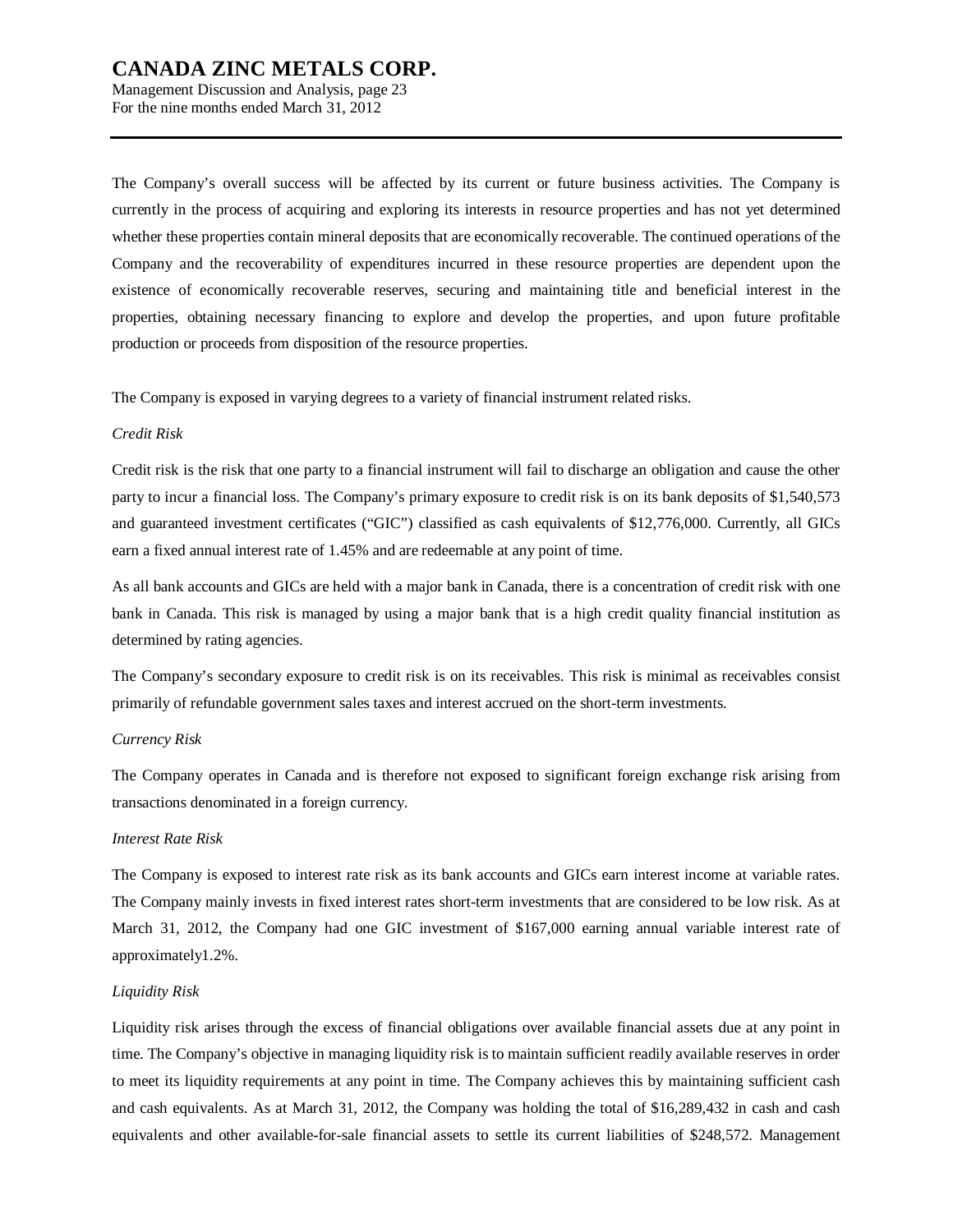Management Discussion and Analysis, page 24 For the nine months ended March 31, 2012

believes it has sufficient funds to meet its current obligations as they become due and to fund its exploration projects and administrative costs.

### *Price risk*

The Company is exposed to price risk with respect to commodity and equity prices. Equity price risk is defined as the potential adverse impact on the Company's earnings due to movements in individual equity prices or general movements in the level of the stock market. Commodity price risk is defined as the potential adverse impact on earnings and economic value due to commodity price movements and volatilities. The Company closely monitors certain commodity prices, individual equity movements, and the stock market to determine the appropriate course of action to be taken by the Company.

The Company also maintains investments in certain marketable securities. There can be no assurance that the Company can exit these positions if required, resulting in proceeds approximating the carrying value of these securities.

### **1.8 Off-Balance Sheet Arrangements**

The Company does not utilize off-balance sheet arrangements.

### **1.9 Transactions with Related Parties**

The remuneration of directors and other key management personnel during the nine month ending March 31, 2012 and 2011 were as follows:

| March 31,                         | 2012          | 2011            |
|-----------------------------------|---------------|-----------------|
| <b>Bonuses</b>                    | \$<br>2,500   | \$<br>360,000   |
| Directors fees                    | 37,500        |                 |
| Management salaries               | 206,232       | 184,007         |
| Consulting fees (geology)         | 103,344       | 40,000          |
| Consulting fees other             | 11,250        | 11,250          |
| Management and administration (i) | 265,500       | 157,500         |
| Share-based payments (ii)         | 95,317        | 535,682         |
| Total                             | \$<br>721,643 | \$<br>1,288,439 |

(i) On May 1, 2007, the Company entered into a management and administrative agreement with Varshney Capital Corp. ("VCC"), a company controlled by two common directors, whereby the Company agreed to pay management and administrative fees of \$12,500 and \$5,000 per month, respectively. Effective July 1, 2011, the agreement was amended to increase the monthly management fee to \$24,500.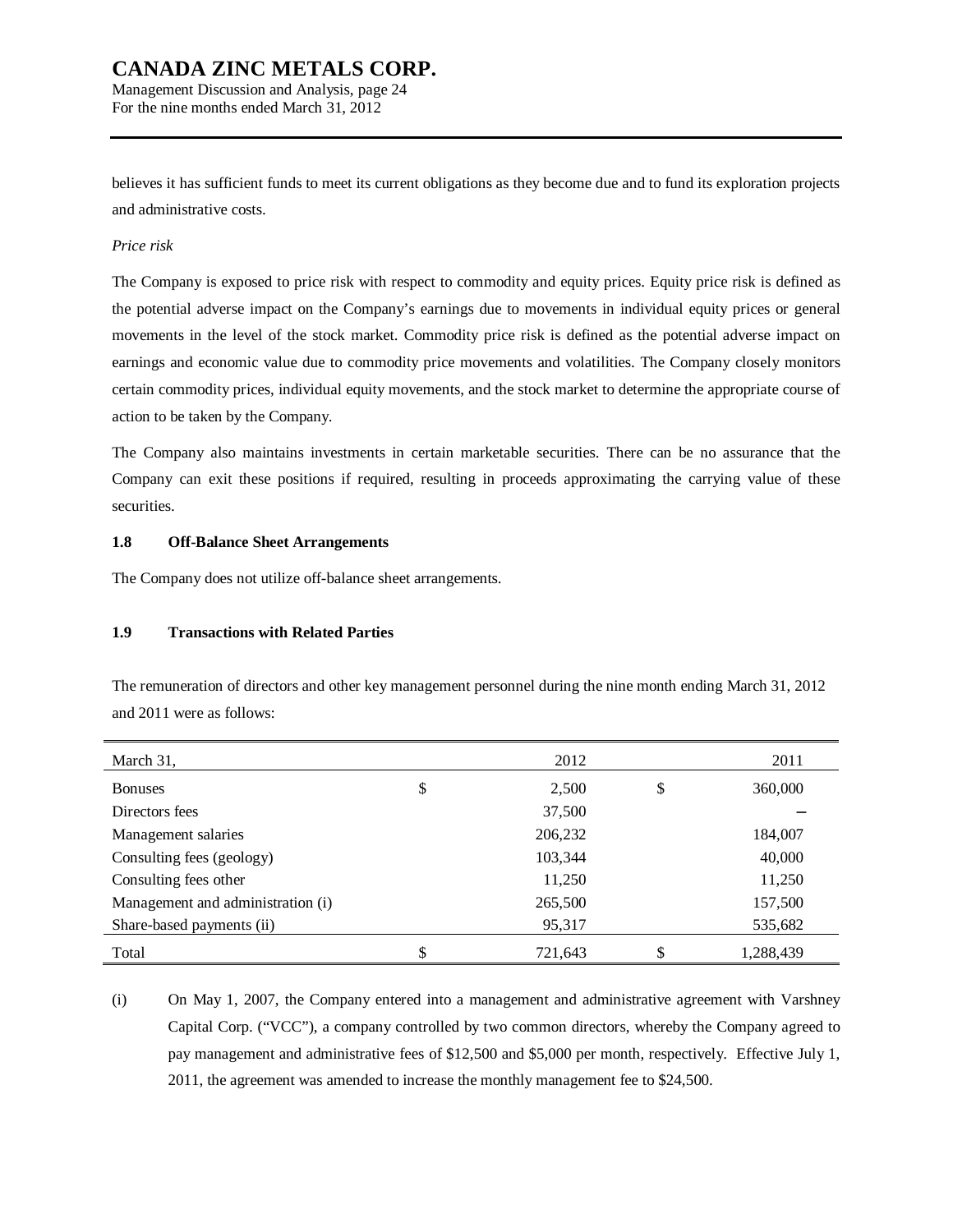Management Discussion and Analysis, page 25 For the nine months ended March 31, 2012

> During the nine months ended March 31, 2012, the Company paid or accrued \$220,500 (2011 – \$112,500) for management fees and  $$45,000 (2011 - $45,000)$  for administrative fees to VCC.

- (ii) Share-based payments are the fair value of vested options that have been granted to directors and key management personnel;
- (iii) As at March 31, 2012, \$6,421 (June 30, 2011 \$Nil) was due to a company controlled by an officer of the Company for consulting fees and \$14,953 (June 30, 2011 - \$Nil) was due to a director of the Company for reimbursement of business travel expenses. The amounts were repaid subsequent to March 31, 2012.

### **1.10 Fourth Quarter and Subsequent Events**

Subsequent to the period ended March 31, 2012, the Company:

- (a ) purchased 48,500 OMN shares at an average price of \$1.13 per share for \$54,926 and sold 40,000 OMN shares at a price of \$1.29 per share for net cash proceeds of \$51,455;
- (b ) repurchased 322,500 of its common shares for a total consideration of \$145,375 at a weighted average price of \$0.45 per share under the NCIB;
- (c ) received the METC refund of \$363,165 for its fiscal 2011 application;
- (d ) filed a technical report NI 43-101, dated April 27, 2012, entitled " Technical Report: Akie Zinc-Lead-Silver Project British Columbia, Canada", prepared by Robert C. Sim P.Geo. (BC); and
- (e ) filed a technical report NI 43-101 entitled "NI 43-101 Technical Report on the Pie Property" and dated May 4, 2012. The report is authored by Tanya Strate, P.Geo., an independent qualified person for the purposes of NI 43-101, and highlights the SEDEX Zn-Pb-Ag prospectivity of the Pie property, documents the results of field work completed on the property in 2011, and makes recommendations for further work, including drill testing of several zinc-lead-silver mineralization targets.

### **1.11 Proposed Transactions**

None.

### **1.12 Critical Accounting Estimates**

Not applicable to Venture Issuers.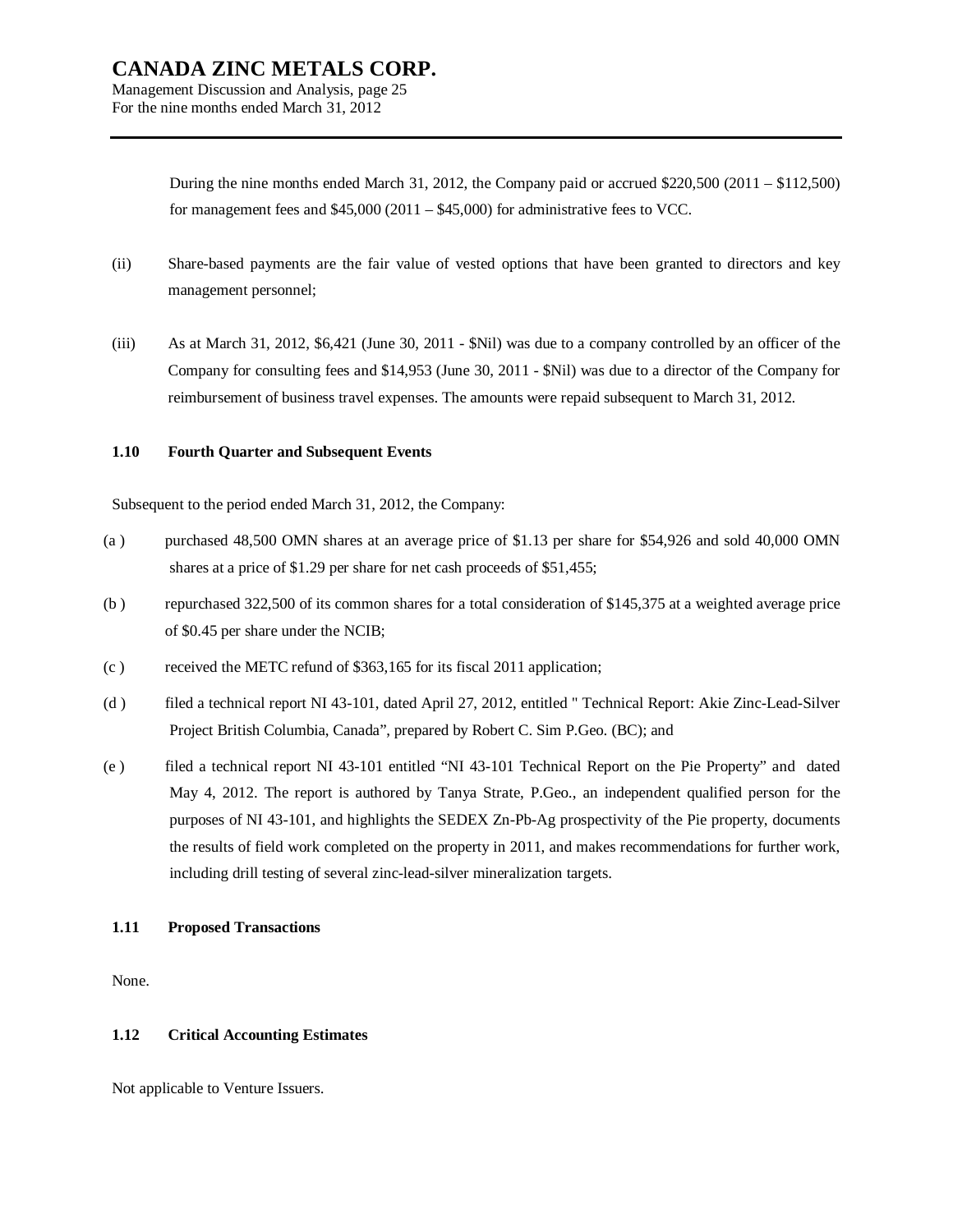Management Discussion and Analysis, page 26 For the nine months ended March 31, 2012

#### **1.13 Changes in Accounting Policies including Initial Adoption**

The financial information presented in this MD&A has been prepared in accordance with International Financial Reporting Standards. Our significant accounting policies are set out in Note 2 of the condensed consolidated interim financial statements of the Company, as at and for the period ended March 31, 2012.

### *International financial reporting standards (IFRS)*

The March 31, 2012 condensed interim financial statements have been prepared in accordance with International Accounting Standard 34, Interim Financial Reporting ("IAS 34") and IFRS 1, First-Time Adoption of IFRS ("IFRS 1"). Subject to certain transition elections disclosed in Note 15 from the notes to the condensed interim financial statements for the nine months ended March 31, 2012, we have consistently applied the same accounting policies in our opening IFRS balance sheet as at July 1, 2010 and throughout all periods presented, as if these policies had always been in effect. Note 15 discloses the impact of the transition to IFRS on our reported balance sheet, comprehensive income, changes in equity and cash flows, including the nature and effect of significant changes in accounting policies from those used in our financial statements for the year ended June 30, 2011.

The Company's conversion plan to transition from Canadian GAAP to IFRS consists of four phases:

Phase 1 (scoping and diagnostic) – Involved a preliminary diagnostic review of the reporting differences between Canadian GAAP and IFRS and the key areas that may be impacted.

Phase 2 (Impact, analysis, quantification and evaluation) – Involved a detailed assessment and technical analysis of each reporting difference identified in Phase 1. IFRS conversion adjustments were quantified, accounting policies and procedures were reviewed and updated, IT systems and software were assessed, training was conducted and outstanding business activities such as budgeting and compensation were assessed.

Phase 3 (Implementation phase) – This phase, was completed in December 2011 and includes the collection of financial information necessary to prepare financial statements for the December 31 interim period and the opening balance sheet as at July 1, 2010 in compliance with IFRS.

Phase 4 (Monitoring phase) – This phase includes monitoring the changes to IFRS, monitoring the regulatory environment for the commentary on the future IFRS changes, commentary on financial reporting trends and analyzing the business plan of the Company to develop accounting policies, systems and internal controls for the evolution of the business.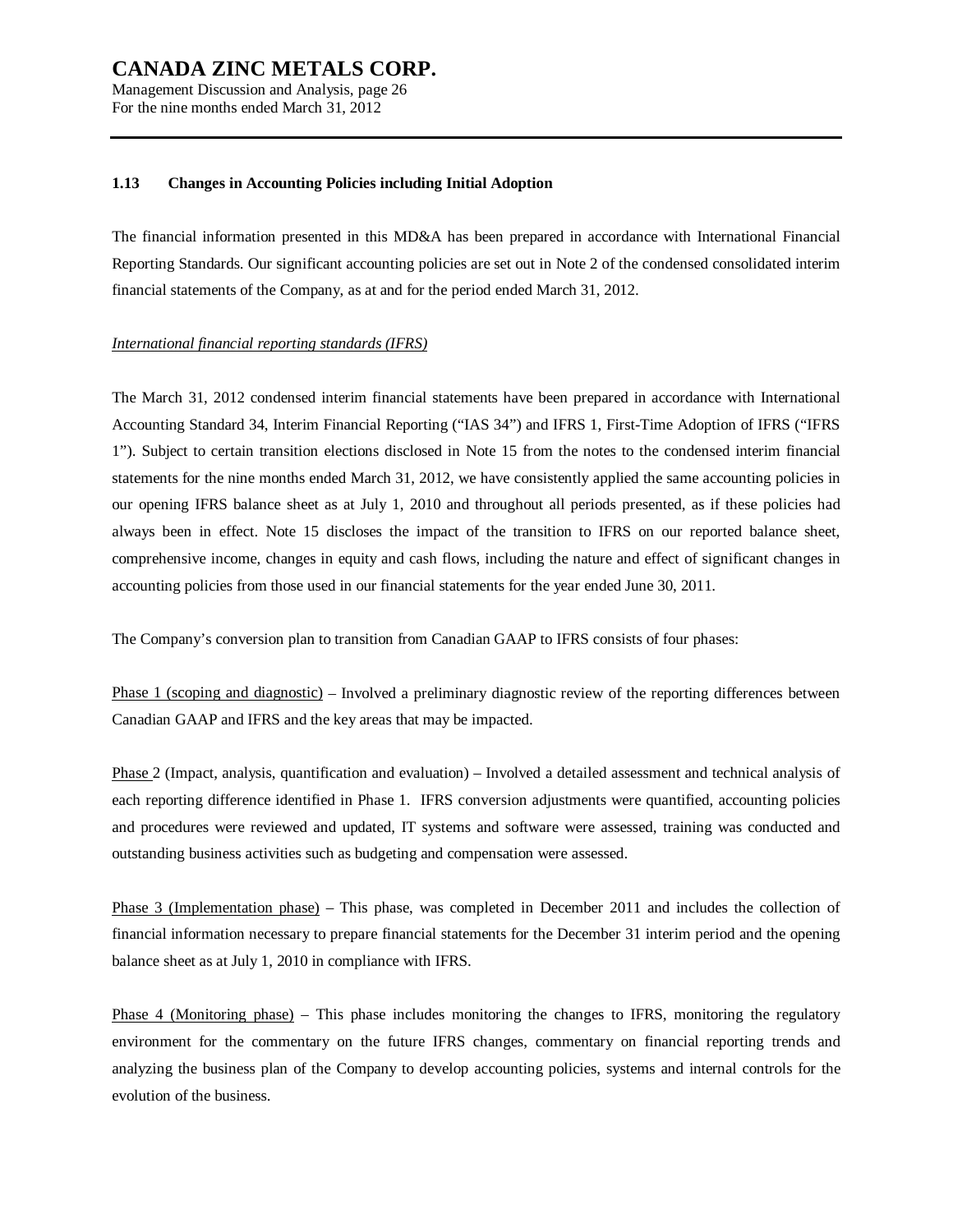Management Discussion and Analysis, page 27 For the nine months ended March 31, 2012

#### Accounting Policies and Procedures

Based on the detailed assessment in Phase 2, a number of key accounting areas were identified where IFRS differs from Canadian GAAP. These key areas are explained below and separated into differences expecting to have a quantitative and qualitative difference and those expecting to have only a qualitative differences expecting. Impacts to the fiscal 2011 financial statements have been quantified where applicable.

### Quantitative Impact

Management performed a detailed review of the Company's books and records in order to identify differences between GAAP and IFRS that affect the Company. The adjustments that were posted on the conversion of the Company's financial reporting to IFRS are disclosed in Note 15 to the condensed interim financial statements for the nine months ended March 31, 2012 and 2011.

### Qualitative Impact

The following accounting policy differences are expected to impact the disclosures to the financial statements of the Company or the internal processes and procedures for financial reporting.

### IFRS 1, First-time Adoption of IFRS

IFRS 1 provides entities adopting IFRS for the first time with a number of optional exemptions and mandatory exceptions, in certain areas, to the general requirement for full retrospective applications of IFRS. The purpose of the options is to provide relief to companies and simplify the conversion process by not requiring them to recreate information that may not exist or may not have been collected at the inception of the transaction.

The Company has analyzed the exemptions available and has not utilized any of the exemptions.

### Business Activities

IFRS are globally expected to result in higher volatility to net earnings and other performance measures, which could lead to effects felt throughout the Company's business activities.

From management's review of the Company's business activities, the conversion to IFRS will not have a material effect. There are not compensation considerations, financial contracts or business contracts that are linked to GAAP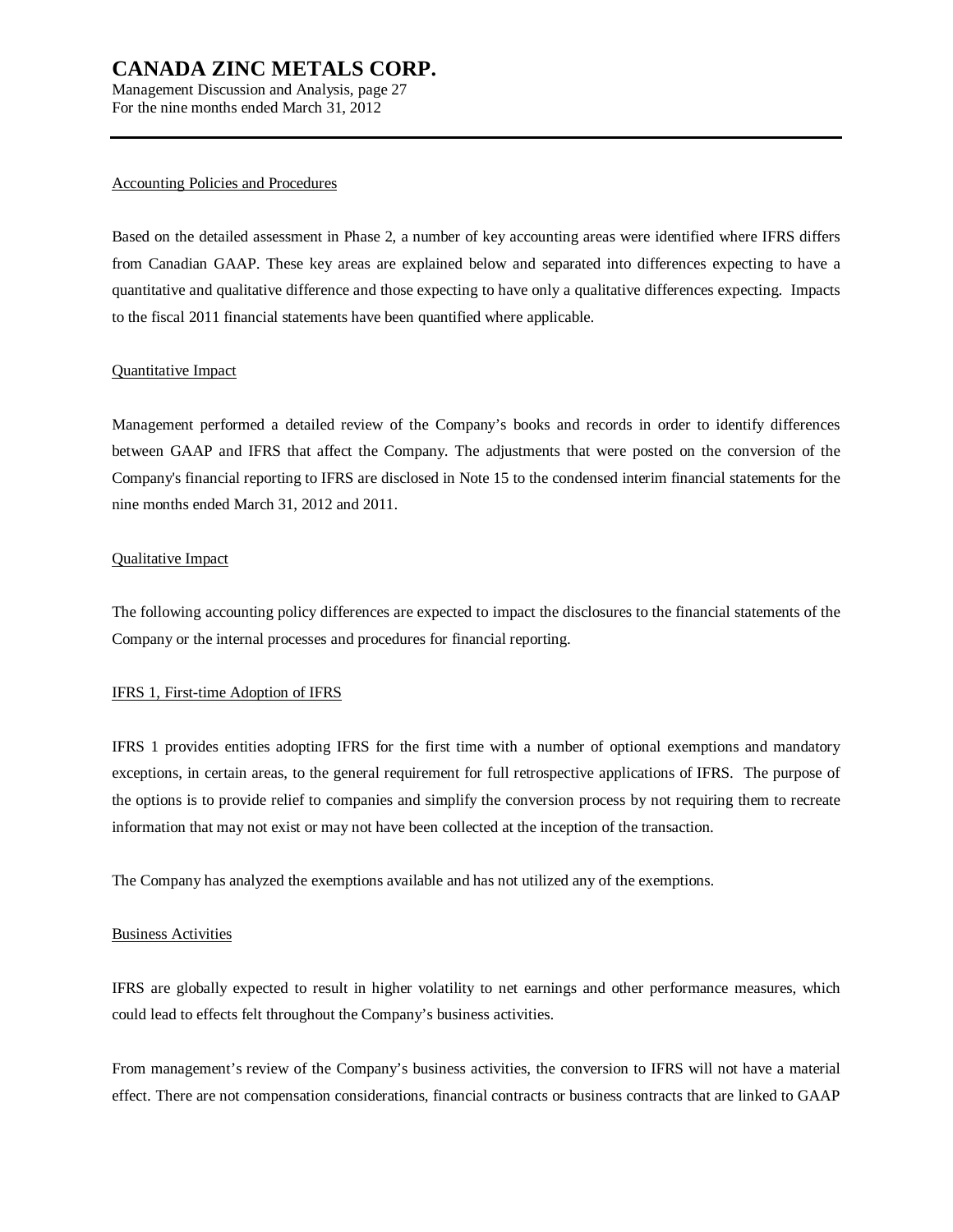Management Discussion and Analysis, page 28 For the nine months ended March 31, 2012

based metrics. The expected quantitative impact of the conversion to IFRS will not affect how the Company does business on a day to day basis and will not impact the internal business practices for decision making.

#### Internal Controls & Disclosure Controls and Procedures over Financial Reporting

The Company has reviewed its internal controls and disclosure controls and procedures over financial reporting and has determined that the impact on IFRS is not going to materially alter how transactions are initiated, recorded, processed and reported.

#### Financial Expertise

The Company's accounting department, senior management team and Directors have been appropriately trained based on the requirements of their respective roles. The Company has brought in outside consultants to help guide the transition and prepare the Company for future IFRS filings.

#### Information Technology

The Company's accounting information system comprises of accounting software, spreadsheets, databases and use of document processors. The accounting information system and size of the department is appropriate for the scale of the operation.

One of the more significant impacts identified to date of adopting IFRS is the expanded presentation and disclosures required. Disclosure requirements under IFRS generally contain more breadth and depth than those required under Canadian GAAP and, therefore, will result in more extensive note references. The Company is continuing to assess the level of presentation and disclosures required to its consolidated financial statements.

### **1.14 Financial Instruments and Other Instruments**

Please see Note 2 of the condensed consolidated interim financial statements of the Company, as at and for the nine months ended March 31, 2012 and 2011.